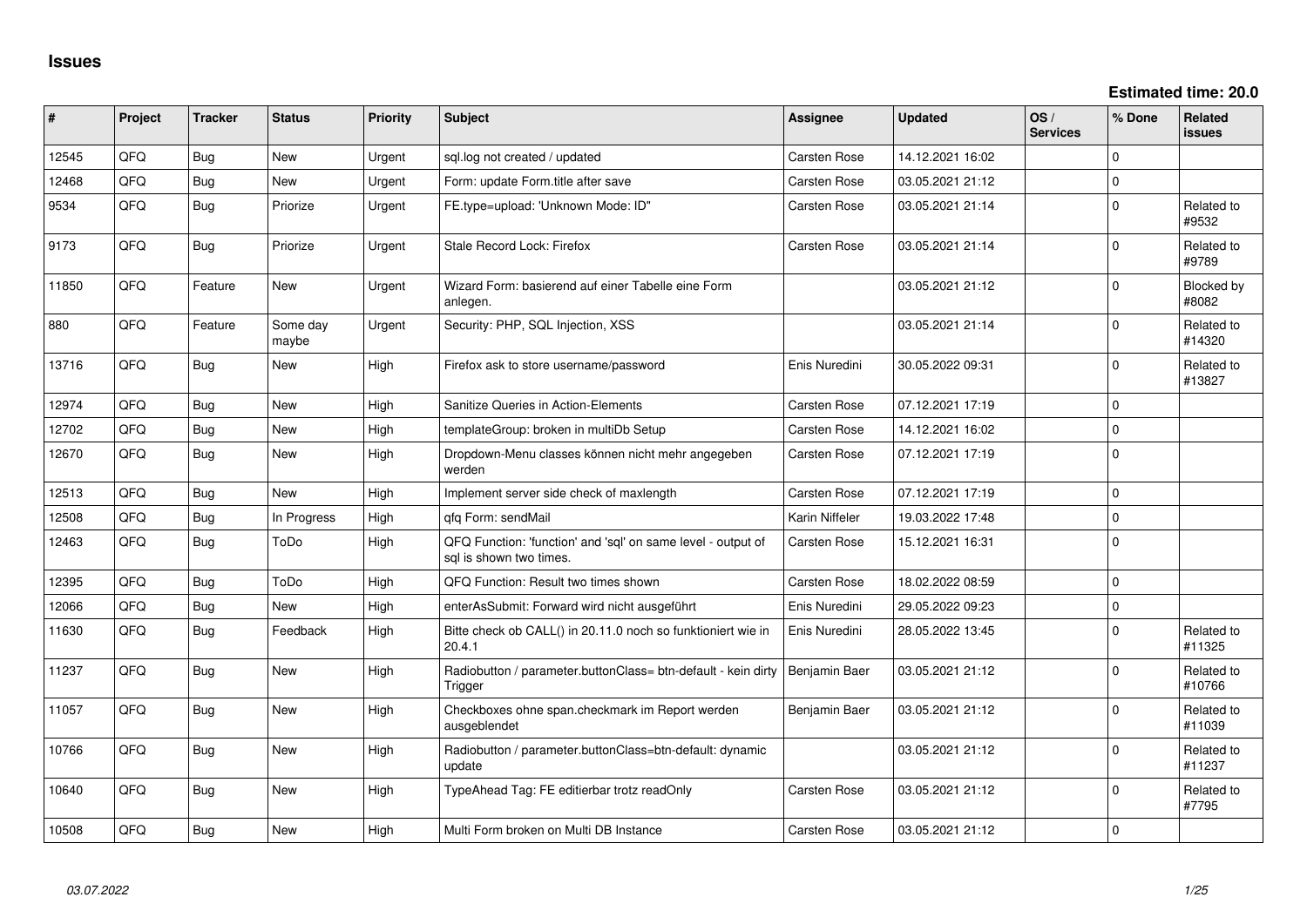| #     | Project | <b>Tracker</b> | <b>Status</b>     | <b>Priority</b> | <b>Subject</b>                                                                   | Assignee      | <b>Updated</b>   | OS/<br><b>Services</b> | % Done      | Related<br><b>issues</b>                                             |
|-------|---------|----------------|-------------------|-----------------|----------------------------------------------------------------------------------|---------------|------------------|------------------------|-------------|----------------------------------------------------------------------|
| 10506 | QFQ     | <b>Bug</b>     | New               | High            | Template Group broken on MultiDB instance                                        | Carsten Rose  | 03.05.2021 21:12 |                        | $\mathbf 0$ | Related to<br>#10505                                                 |
| 10081 | QFQ     | Bug            | New               | High            | Stale record lock after 'forbidden' character                                    | Carsten Rose  | 03.05.2021 21:12 |                        | $\mathbf 0$ | Related to<br>#10082.<br>Related to<br>#9789                         |
| 9789  | QFQ     | <b>Bug</b>     | In Progress       | High            | Record Lock: release to early on 'leave page'                                    | Carsten Rose  | 10.01.2022 09:25 |                        | 100         | Related to<br>#10081,<br>Related to<br>#9173.<br>Related to<br>#8702 |
| 9531  | QFQ     | Bug            | <b>New</b>        | High            | FE File: Dynamic Update / modeSql / required detected even<br>it not set         | Carsten Rose  | 11.06.2021 20:32 |                        | $\mathbf 0$ | Related to<br>#12398                                                 |
| 9347  | QFQ     | Bug            | New               | High            | FE.type=upload with dynamic show/hidden: required not<br>detected                | Carsten Rose  | 12.06.2021 10:40 |                        | $\mathbf 0$ | Related to<br>#5305,<br>Related to<br>#12398                         |
| 9121  | QFQ     | Bug            | Priorize          | High            | sip links have r and dblndexData set                                             | Carsten Rose  | 12.06.2021 10:41 |                        | 0           |                                                                      |
| 8891  | QFQ     | Bug            | <b>New</b>        | High            | formSubmitLog: do not log passwords                                              | Enis Nuredini | 25.03.2022 09:06 |                        | $\mathbf 0$ |                                                                      |
| 8668  | QFQ     | Bug            | New               | High            | Pill disabled: dyamic mode 'hidden' not respected - FE is still<br>required      | Carsten Rose  | 03.05.2021 21:14 |                        | $\mathbf 0$ |                                                                      |
| 8431  | QFQ     | Bug            | <b>New</b>        | High            | autocron.php with wrong path                                                     | Carsten Rose  | 03.05.2021 21:14 |                        | 0           |                                                                      |
| 8083  | QFQ     | Bug            | <b>New</b>        | High            | FormEditor: primary table list does not respect<br>'indexDb={{indexData:Y}}'     | Carsten Rose  | 03.05.2021 21:14 |                        | $\mathbf 0$ | Has<br>duplicate<br>#6678                                            |
| 7899  | QFQ     | Bug            | <b>New</b>        | High            | Fe.type=password / retype / required: always complain<br>about missing value     | Carsten Rose  | 03.05.2021 21:14 |                        | $\Omega$    |                                                                      |
| 7650  | QFQ     | Bug            | <b>New</b>        | High            | Optional do not show 'required' sign on FormElement                              | Carsten Rose  | 03.05.2021 21:14 |                        | $\mathbf 0$ |                                                                      |
| 6116  | QFQ     | <b>Bug</b>     | Priorize          | High            | value of checkbox not saved                                                      | Carsten Rose  | 07.12.2021 17:19 |                        | 0           |                                                                      |
| 5459  | QFQ     | Bug            | <b>New</b>        | High            | Multi DB: spread system tables between 'QFQ' and<br>'Data'-DB                    | Carsten Rose  | 03.05.2021 21:14 |                        | $\mathbf 0$ | Related to<br>#4720                                                  |
| 5221  | QFQ     | Bug            | New               | High            | Download Dialog: Bleibt stehen in FF wenn Datei<br>automatisch gespeichert wird. | Carsten Rose  | 03.05.2021 21:14 |                        | $\mathbf 0$ |                                                                      |
| 4279  | QFQ     | <b>Bug</b>     | Some day<br>maybe | High            | config.linkVars lost                                                             | Carsten Rose  | 03.05.2021 21:14 |                        | 0           |                                                                      |
| 3570  | QFQ     | <b>Bug</b>     | Some day<br>maybe | High            | Formular mit prmitnew permitEdit=Always wird nicht<br>aufgerufen (ist leer)      | Carsten Rose  | 03.05.2021 21:14 |                        | 0           |                                                                      |
| 3109  | QFQ     | Bug            | Some day<br>maybe | High            | RealUrl: Links werden nicht korrekt gerendert                                    | Carsten Rose  | 03.05.2021 21:14 |                        | 0           |                                                                      |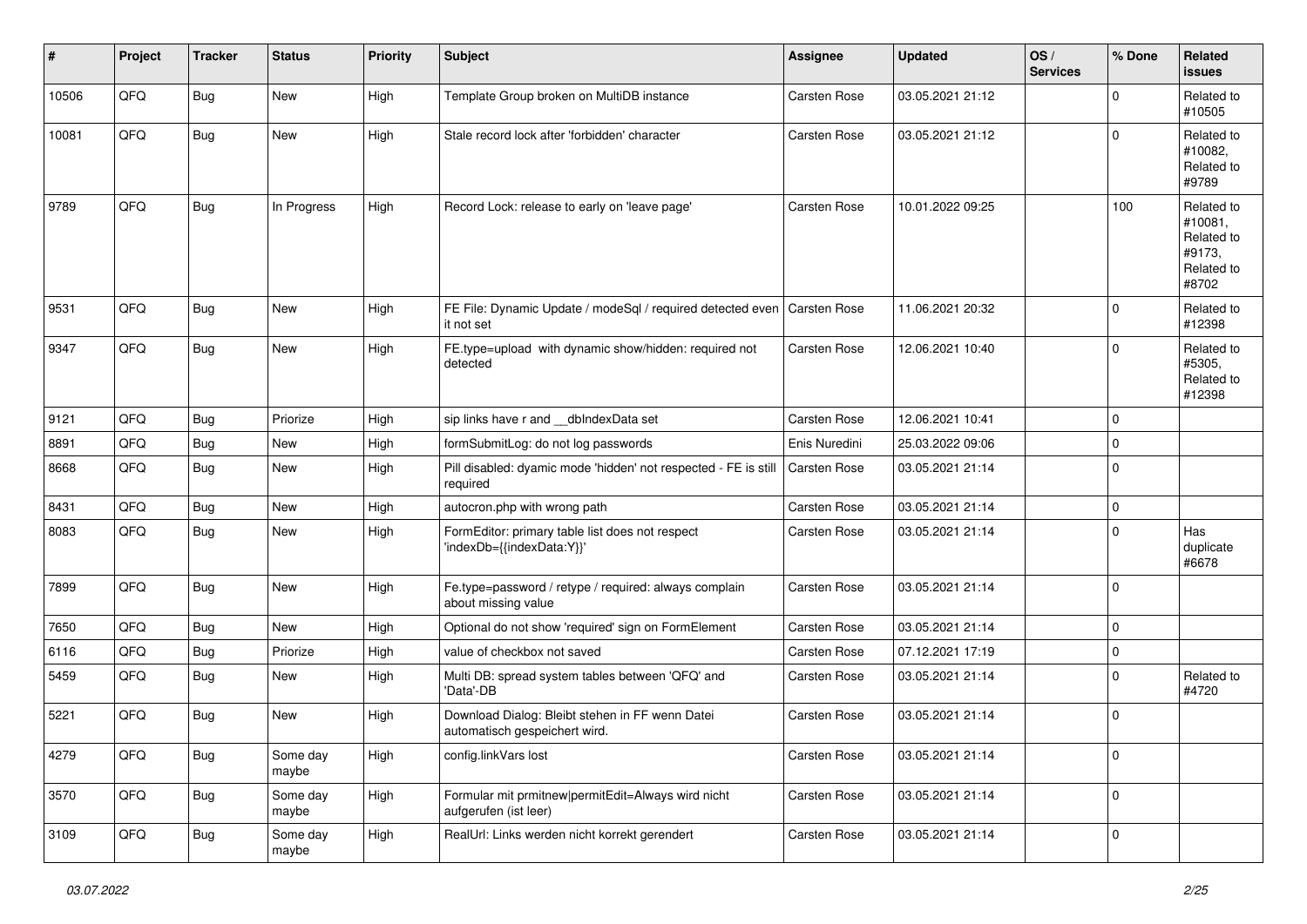| #     | Project | <b>Tracker</b> | <b>Status</b>     | <b>Priority</b> | <b>Subject</b>                                                                                                                        | <b>Assignee</b>     | <b>Updated</b>   | OS/<br><b>Services</b> | % Done      | Related<br><b>issues</b>                                               |
|-------|---------|----------------|-------------------|-----------------|---------------------------------------------------------------------------------------------------------------------------------------|---------------------|------------------|------------------------|-------------|------------------------------------------------------------------------|
| 3061  | QFQ     | Bug            | Some day<br>maybe | High            | winstitute: mysql connection durcheinander - nmhp17<br>(ag7)/QFQ arbeitet mit DB/Tabellen von biostat.                                | Carsten Rose        | 03.05.2021 21:14 |                        | $\Omega$    |                                                                        |
| 14187 | QFQ     | Feature        | New               | High            | qfq.log: show current URL                                                                                                             | <b>Carsten Rose</b> | 28.05.2022 11:02 |                        | $\Omega$    | Related to<br>#13933.<br>Related to<br>#12532,<br>Related to<br>#11893 |
| 13757 | QFQ     | Feature        | <b>New</b>        | High            | QR / Bar-Code Plugin                                                                                                                  | Enis Nuredini       | 19.03.2022 17:43 |                        | $\mathbf 0$ |                                                                        |
| 12544 | QFQ     | Feature        | New               | High            | a) ' AS _link' new also as ' AS _format', b) sortierung via<br>'display: none;', c) ' format' benoeitgt nicht zwingend<br>u/U/p/m/z/d | <b>Carsten Rose</b> | 14.12.2021 16:03 |                        | $\Omega$    |                                                                        |
| 12532 | QFQ     | Feature        | <b>New</b>        | High            | SIP-Parameter bei Seitenaufruf in Browser-Console<br>anzeigen                                                                         | Carsten Rose        | 07.12.2021 17:19 |                        | $\Omega$    | Related to<br>#11893,<br>Related to<br>#14187                          |
| 12186 | QFQ     | Feature        | <b>New</b>        | High            | TinyMCE Config für Objekte                                                                                                            | <b>Carsten Rose</b> | 07.12.2021 17:19 |                        | $\Omega$    | <b>Blocks</b><br>#12632                                                |
| 11893 | QFQ     | Feature        | <b>New</b>        | High            | Broken SIP: a) only report one time, b) only report in main<br>column                                                                 | <b>Carsten Rose</b> | 12.05.2021 12:13 |                        | $\Omega$    | Related to<br>#12532,<br>Related to<br>#14187                          |
| 10114 | QFQ     | Feature        | <b>New</b>        | High            | Symbol (Link): 'G:' (Glyphicon) replaced by 'i:' (icon)                                                                               |                     | 07.12.2021 17:19 |                        | $\Omega$    | Related to<br>#3797,<br>Related to<br>#4194                            |
| 9548  | QFQ     | Feature        | Feedback          | High            | FormElement: Pattern mismatch - optional report only on<br>focus lost                                                                 | Benjamin Baer       | 03.05.2021 21:14 |                        | $\Omega$    |                                                                        |
| 9517  | QFQ     | Feature        | In Progress       | High            | Input multiple tags with typeahead                                                                                                    | Carsten Rose        | 03.05.2021 21:14 |                        | 40          | Related to<br>#10150                                                   |
| 9052  | QFQ     | Feature        | Feedback          | High            | Report: CodeMirror with SQL Syntax Highlight in FE                                                                                    | Enis Nuredini       | 08.06.2022 10:25 |                        | $\mathbf 0$ |                                                                        |
| 8962  | QFQ     | Feature        | New               | High            | allow for form fields with identical names                                                                                            | Carsten Rose        | 03.05.2021 21:14 |                        | $\mathbf 0$ |                                                                        |
| 8204  | QFQ     | Feature        | Priorize          | High            | Position 'required mark'                                                                                                              | <b>Carsten Rose</b> | 16.06.2021 13:44 |                        | $\Omega$    |                                                                        |
| 8082  | QFQ     | Feature        | Priorize          | High            | Contact form without saving record                                                                                                    | <b>Carsten Rose</b> | 07.12.2021 15:20 |                        | $\Omega$    | Related to<br>#8587,<br><b>Blocks</b><br>#11850                        |
| 7850  | QFQ     | Feature        | <b>New</b>        | High            | Upload records: non 'pathFileName' column                                                                                             | Carsten Rose        | 03.05.2021 21:14 |                        | $\Omega$    |                                                                        |
| 7602  | QFQ     | Feature        | ToDo              | High            | Multi Select: with checkboxes                                                                                                         | Benjamin Baer       | 22.03.2022 09:07 |                        | $\Omega$    |                                                                        |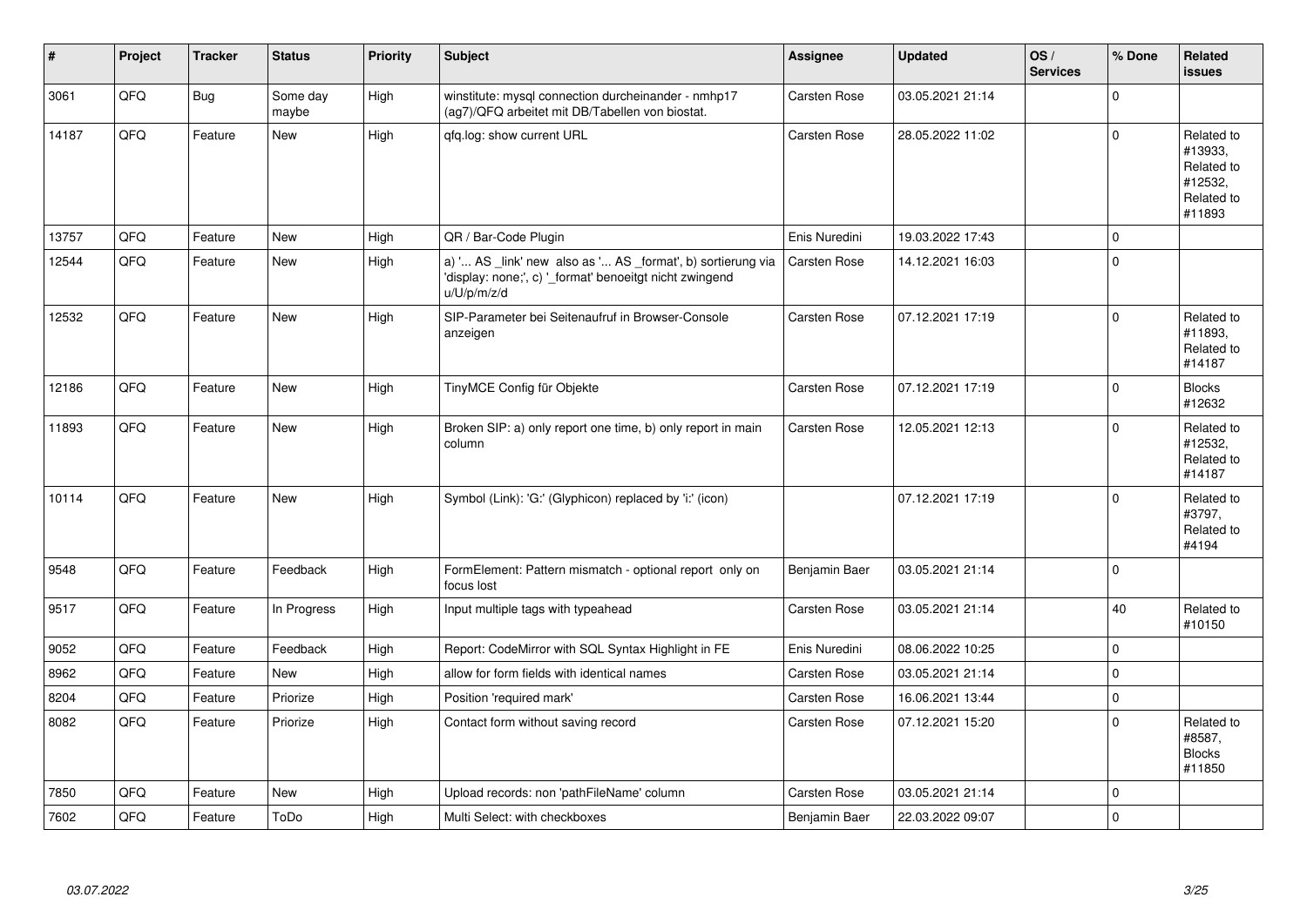| ∦     | Project | <b>Tracker</b> | <b>Status</b>     | <b>Priority</b> | <b>Subject</b>                                                                               | Assignee      | <b>Updated</b>   | OS/<br><b>Services</b> | % Done      | Related<br><b>issues</b>                     |
|-------|---------|----------------|-------------------|-----------------|----------------------------------------------------------------------------------------------|---------------|------------------|------------------------|-------------|----------------------------------------------|
| 5715  | QFQ     | Feature        | New               | High            | PDF Caching                                                                                  | Carsten Rose  | 03.05.2021 21:14 |                        | $\Omega$    | Related to<br>#5851,<br>Related to<br>#6357  |
| 4258  | QFQ     | Feature        | Some day<br>maybe | High            | System Defaults: Forms                                                                       | Carsten Rose  | 03.05.2021 21:14 |                        | $\Omega$    |                                              |
| 3990  | QFQ     | Feature        | Some day<br>maybe | High            | custom class definition: add space automatically                                             | Carsten Rose  | 03.05.2021 21:14 |                        | $\mathbf 0$ |                                              |
| 3967  | QFQ     | Feature        | Some day<br>maybe | High            | Report: Checkbox, Radio, Dropdown, Input welches ohne<br>Submit funktioniert - 'Inline-Form' | Carsten Rose  | 03.05.2021 21:14 |                        | $\mathbf 0$ |                                              |
| 3848  | QFQ     | Feature        | Some day<br>maybe | High            | Antivirus check fuer Upload files in qfq?                                                    | Carsten Rose  | 03.05.2021 21:14 |                        | $\mathbf 0$ | Related to<br>#4131                          |
| 3727  | QFQ     | Feature        | <b>New</b>        | High            | Security: Session Hijacking erschweren                                                       | Carsten Rose  | 03.05.2021 21:14 |                        | $\mathbf 0$ |                                              |
| 14455 | QFQ     | Support        | New               | Normal          | TinyMCE: Activate save button after upload picture over<br>drag&drop                         | Enis Nuredini | 01.07.2022 08:37 |                        | $\Omega$    |                                              |
| 14395 | QFQ     | Support        | New               | Normal          | FormEditor: Virtual table columns                                                            | Enis Nuredini | 21.06.2022 16:09 |                        | $\mathbf 0$ |                                              |
| 14377 | QFQ     | Bug            | New               | Normal          | Documentation > General Tips: white page after migration                                     | Enis Nuredini | 19.06.2022 16:37 |                        | $\mathbf 0$ |                                              |
| 14323 | QFQ     | Bug            | In Progress       | Normal          | Report: render=both single - no impact                                                       | Carsten Rose  | 19.06.2022 18:31 |                        | $\mathbf 0$ |                                              |
| 14322 | QFQ     | Bug            | New               | Normal          | Form Load: by default no scroll (save & close should be<br>visible)                          | Enis Nuredini | 15.06.2022 14:12 |                        | $\Omega$    | Related to<br>#14321,<br>Related to<br>#6232 |
| 14305 | QFQ     | <b>Bug</b>     | <b>New</b>        | Normal          | Inline Report editing does not create history entries                                        | Carsten Rose  | 10.06.2022 11:55 |                        | $\mathbf 0$ |                                              |
| 14304 | QFQ     | Bug            | <b>New</b>        | Normal          | table sorter view safer does not work                                                        | Carsten Rose  | 10.06.2022 11:49 |                        | $\pmb{0}$   |                                              |
| 14303 | QFQ     | Bug            | ToDo              | Normal          | datetime broken with picker                                                                  | Enis Nuredini | 17.06.2022 09:02 |                        | $\mathbf 0$ | Related to<br>#12630                         |
| 14283 | QFQ     | Bug            | Priorize          | Normal          | HEIC / HEIF convert doesn't trigger                                                          | Carsten Rose  | 19.06.2022 16:37 |                        | 0           |                                              |
| 14245 | QFQ     | Bug            | New               | Normal          | Form Save Btn bleibt disabled wenn Datumsfeld über<br>Datepicker geändert                    | Enis Nuredini | 27.05.2022 13:45 |                        | $\Omega$    | Related to<br>#13689                         |
| 14233 | QFQ     | Bug            | <b>New</b>        | Normal          | AS _link: question - HTML is not rendered                                                    | Carsten Rose  | 28.05.2022 11:02 |                        | $\mathbf 0$ |                                              |
| 14175 | QFQ     | Bug            | In Progress       | Normal          | Opening a form with no QFQ Session cookie fails                                              | Carsten Rose  | 03.06.2022 10:40 |                        | $\mathbf 0$ |                                              |
| 14091 | QFQ     | Bug            | <b>New</b>        | Normal          | inconsistent template path for twig                                                          | Carsten Rose  | 19.04.2022 18:36 |                        | $\mathbf 0$ |                                              |
| 14077 | QFQ     | <b>Bug</b>     | New               | Normal          | As link: Attribute 'class' missing by r:1 and r:3 - but should<br>set                        | Carsten Rose  | 28.05.2022 11:02 |                        | $\mathbf 0$ | Related to<br>#5342,<br>Related to<br>#4343  |
| 13943 | QFO     | Bug            | Priorize          | Normal          | unable to find formgroup                                                                     | Enis Nuredini | 28.05.2022 11:03 |                        | $\mathbf 0$ |                                              |
| 13899 | QFG     | Bug            | ToDo              | Normal          | Selenium: zum laufen bringen                                                                 | Enis Nuredini | 25.03.2022 10:24 |                        | $\pmb{0}$   |                                              |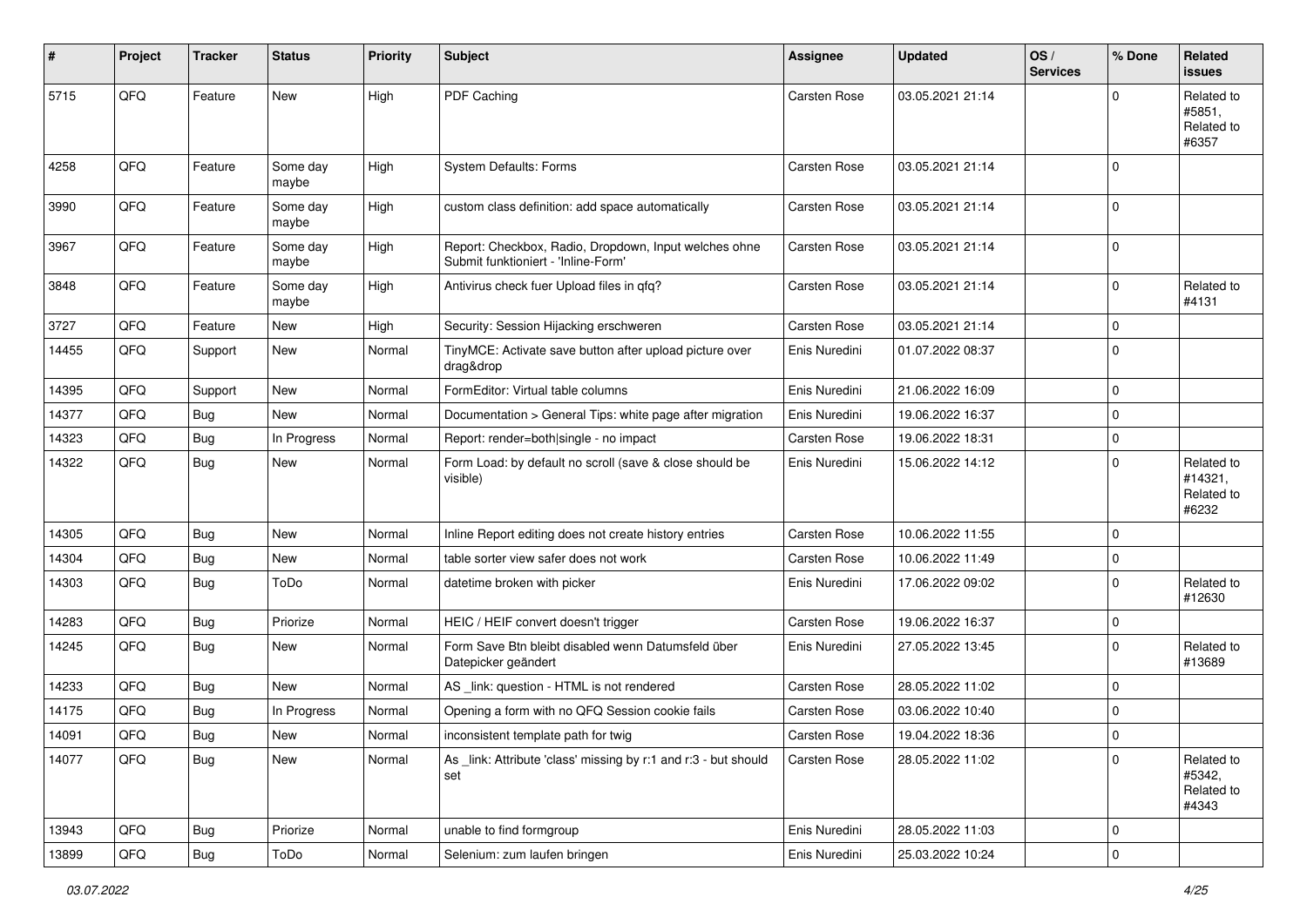| #     | Project | <b>Tracker</b> | <b>Status</b> | <b>Priority</b> | <b>Subject</b>                                                                                                                                      | Assignee            | <b>Updated</b>   | OS/<br><b>Services</b> | % Done      | Related<br><b>issues</b>                         |
|-------|---------|----------------|---------------|-----------------|-----------------------------------------------------------------------------------------------------------------------------------------------------|---------------------|------------------|------------------------|-------------|--------------------------------------------------|
| 13767 | QFQ     | Bug            | Feedback      | Normal          | date/time-picker: required shows up/down button orange                                                                                              | Enis Nuredini       | 16.05.2022 23:16 |                        | $\Omega$    |                                                  |
| 13706 | QFQ     | <b>Bug</b>     | New           | Normal          | Wrong CheckType in FieldElement LastStatus of Form Cron                                                                                             | <b>Carsten Rose</b> | 21.01.2022 18:20 |                        | $\mathbf 0$ |                                                  |
| 13689 | QFQ     | Bug            | New           | Normal          | Enter auf Eingabefeld mit ungültigem Wert führt zu blurry<br>Seite                                                                                  | Enis Nuredini       | 28.05.2022 10:53 |                        | $\mathbf 0$ | Related to<br>#14245, Has<br>duplicate<br>#11891 |
| 13659 | QFQ     | <b>Bug</b>     | <b>New</b>    | Normal          | wrong sanitize class applied to R-store                                                                                                             | <b>Carsten Rose</b> | 15.01.2022 14:23 |                        | $\mathbf 0$ |                                                  |
| 13647 | QFQ     | <b>Bug</b>     | New           | Normal          | Autofocus funktioniert nicht auf Chrome                                                                                                             | Benjamin Baer       | 19.03.2022 17:44 |                        | 0           |                                                  |
| 13592 | QFQ     | <b>Bug</b>     | New           | Normal          | QFQ Build Queue: das vergeben von Tags klappt nicht. Es<br>werden keine Releases gebaut.                                                            | Carsten Rose        | 19.03.2022 17:45 |                        | $\mathbf 0$ |                                                  |
| 13528 | QFQ     | <b>Bug</b>     | <b>New</b>    | Normal          | qfq.io > releases: es wird kein neues Release angelegt                                                                                              | Benjamin Baer       | 19.03.2022 17:46 |                        | $\Omega$    |                                                  |
| 13460 | QFQ     | <b>Bug</b>     | New           | Normal          | Doc: Password set/reset  password should not processed<br>with 'html encode'                                                                        | Carsten Rose        | 19.03.2022 17:46 |                        | $\mathbf 0$ |                                                  |
| 13451 | QFQ     | <b>Bug</b>     | <b>New</b>    | Normal          | Character Counter / Max Character: Problem in Safari                                                                                                | Carsten Rose        | 15.04.2022 17:18 |                        | $\mathbf 0$ |                                                  |
| 13332 | QFQ     | Bug            | <b>New</b>    | Normal          | Multi Form: Required Felder werden visuell nicht markiert.                                                                                          | <b>Carsten Rose</b> | 19.03.2022 17:47 |                        | $\mathbf 0$ |                                                  |
| 13331 | QFQ     | Bug            | New           | Normal          | Multi Form: Clear Icon misplaced                                                                                                                    | <b>Carsten Rose</b> | 19.03.2022 17:47 |                        | $\mathbf 0$ |                                                  |
| 12989 | QFQ     | Bug            | <b>New</b>    | Normal          | empty string does not trigger dynamic update                                                                                                        | Enis Nuredini       | 28.05.2022 11:09 |                        | $\mathbf 0$ |                                                  |
| 12716 | QFQ     | Bug            | New           | Normal          | template group: Pattern only applied to first instance                                                                                              | <b>Carsten Rose</b> | 19.03.2022 17:47 |                        | 0           |                                                  |
| 12714 | QFQ     | <b>Bug</b>     | <b>New</b>    | Normal          | Conversion of GIF to PDF broken when GIF contains Alpha.                                                                                            | <b>Carsten Rose</b> | 19.03.2022 17:49 |                        | $\mathbf 0$ |                                                  |
| 12581 | QFQ     | Bug            | New           | Normal          | Form.forward=close: Record 'new' in new browser tab ><br>save (& close) >> Form is not reloaded with new created<br>record id and stays in mode=new | Carsten Rose        | 19.03.2022 17:48 |                        | $\mathbf 0$ |                                                  |
| 12546 | QFQ     | Bug            | Feedback      | Normal          | Branch 'Development' - Unit Tests mit dirty workaround<br>angepasst                                                                                 | <b>Carsten Rose</b> | 19.03.2022 17:48 |                        | $\Omega$    |                                                  |
| 12520 | QFQ     | <b>Bug</b>     | New           | Normal          | Switch FE User: still active even FE User session expired                                                                                           | Carsten Rose        | 19.03.2022 17:48 |                        | $\mathbf 0$ |                                                  |
| 12512 | QFQ     | <b>Bug</b>     | <b>New</b>    | Normal          | Some MySQL Installation can't use 'stored procedures'                                                                                               | <b>Carsten Rose</b> | 19.03.2022 17:48 |                        | $\mathbf 0$ |                                                  |
| 12327 | QFQ     | Bug            | New           | Normal          | Copy to clipboard: Glyphicon can not be changed                                                                                                     | Carsten Rose        | 27.12.2021 17:59 |                        | $\Omega$    |                                                  |
| 12325 | QFQ     | <b>Bug</b>     | Priorize      | Normal          | MultiDB form dblndex not working for report syntax                                                                                                  | <b>Carsten Rose</b> | 07.09.2021 13:37 |                        | $\Omega$    | Related to<br>#12145,<br>Related to<br>#12314    |
| 12187 | QFQ     | <b>Bug</b>     | New           | Normal          | Trigger FormAsFile() via Report: probably problem with multi<br>DB setup                                                                            | <b>Carsten Rose</b> | 20.03.2021 21:20 |                        | 0           |                                                  |
| 12133 | QFQ     | <b>Bug</b>     | New           | Normal          | NPM, phpSpreadSheet aktualisieren                                                                                                                   | Carsten Rose        | 15.03.2021 09:04 |                        | $\mathbf 0$ |                                                  |
| 12045 | QFQ     | Bug            | New           | Normal          | templateGroup afterSave FE: Aufruf ohne<br>sqlHonorFormElements funktioniert nicht                                                                  | Carsten Rose        | 18.02.2021 16:33 |                        | $\mathbf 0$ |                                                  |
| 12040 | QFQ     | <b>Bug</b>     | New           | Normal          | FE Mode 'hidden' für zwei FEs auf einer Zeile                                                                                                       | Carsten Rose        | 18.02.2021 10:13 |                        | $\pmb{0}$   |                                                  |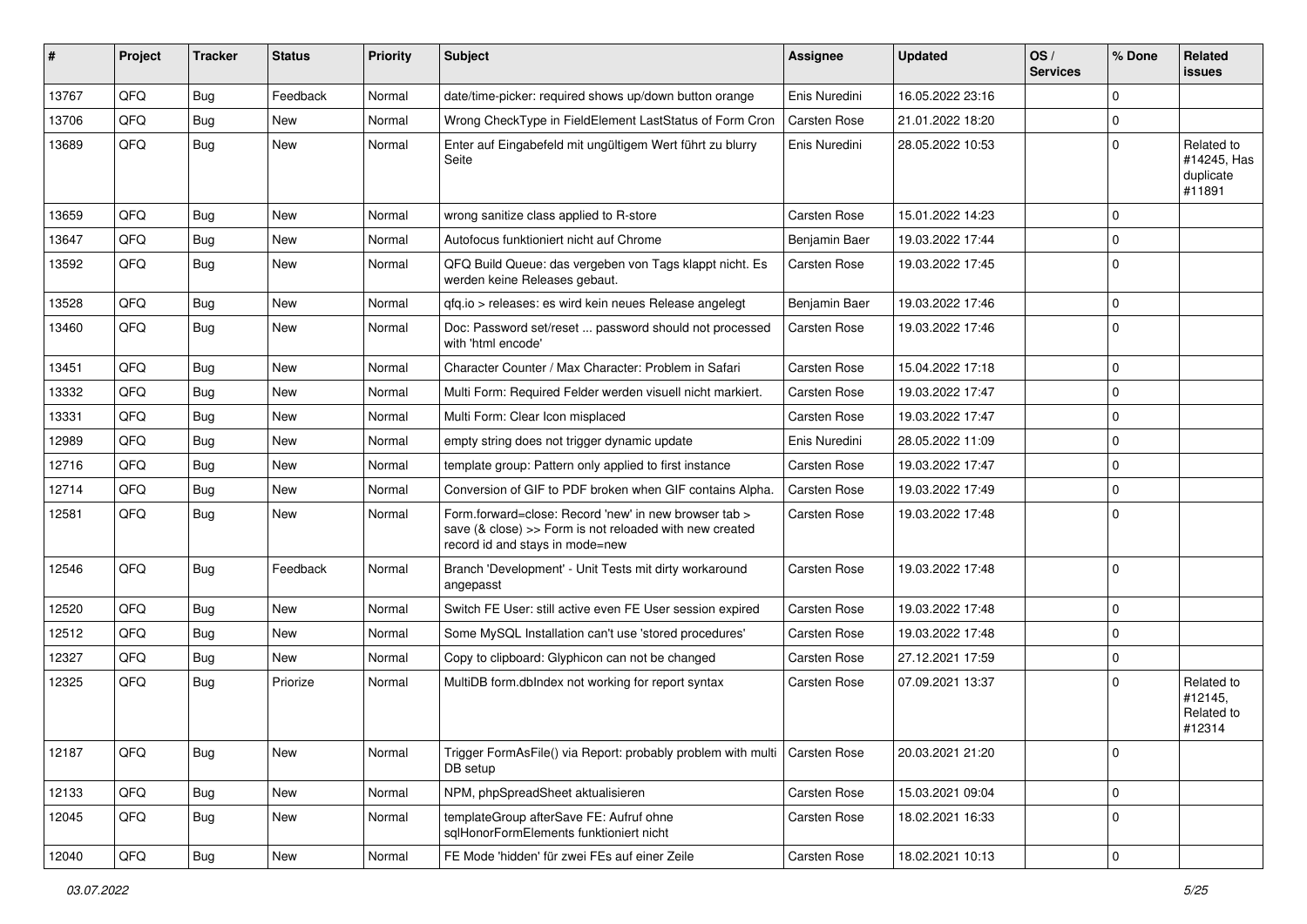| #     | Project | <b>Tracker</b> | <b>Status</b> | <b>Priority</b> | <b>Subject</b>                                                                      | Assignee        | <b>Updated</b>   | OS/<br><b>Services</b> | % Done      | Related<br>issues                                                                                                              |
|-------|---------|----------------|---------------|-----------------|-------------------------------------------------------------------------------------|-----------------|------------------|------------------------|-------------|--------------------------------------------------------------------------------------------------------------------------------|
| 11752 | QFQ     | <b>Bug</b>     | New           | Normal          | checkbox renders multiple input elements with same name                             | Carsten Rose    | 17.12.2020 14:58 |                        | $\Omega$    | Related to<br>#11750                                                                                                           |
| 11715 | QFQ     | <b>Bug</b>     | New           | Normal          | acceptZeroAsRequired and requiredOffButMark do not<br>coincide                      |                 | 08.12.2020 12:13 |                        | $\Omega$    |                                                                                                                                |
| 11695 | QFQ     | Bug            | New           | Normal          | MultiForm required FE Error                                                         | Carsten Rose    | 04.12.2020 13:34 |                        | $\Omega$    |                                                                                                                                |
| 11668 | QFQ     | <b>Bug</b>     | New           | Normal          | Play function.sql - problem with mysql                                              | Carsten Rose    | 03.05.2021 20:48 |                        | $\Omega$    |                                                                                                                                |
| 11667 | QFQ     | <b>Bug</b>     | New           | Normal          | MySQL mariadb-server-10.3: Incorrect datetime value                                 | Carsten Rose    | 03.05.2021 20:48 |                        | $\Omega$    |                                                                                                                                |
| 11522 | QFQ     | <b>Bug</b>     | New           | Normal          | Aus/Einblenden von Reitern                                                          |                 | 13.11.2020 14:58 |                        | $\mathbf 0$ |                                                                                                                                |
| 11517 | QFQ     | <b>Bug</b>     | In Progress   | Normal          | extraButtonInfo Broken for multiple FormElements                                    | Carsten Rose    | 12.05.2022 13:12 |                        | $\Omega$    | Related to<br>#7890,<br>Related to<br>#3811, Has<br>duplicate<br>#10905, Has<br>duplicate<br>#10553, Has<br>duplicate<br>#6779 |
| 11347 | QFQ     | <b>Bug</b>     | Feedback      | Normal          | If Bedingungen funktionieren nicht korrekt                                          | Christoph Fuchs | 21.03.2021 20:37 |                        | $\Omega$    |                                                                                                                                |
| 11239 | QFQ     | <b>Bug</b>     | New           | Normal          | Radiobutton (plain): horizontales Rendern abhängig vom<br>Datentyp in der Datenbank | Carsten Rose    | 30.09.2020 18:37 |                        | $\Omega$    |                                                                                                                                |
| 10937 | QFQ     | <b>Bug</b>     | New           | Normal          | Fehler mit abhängigen Select- Feldern beim Positionieren                            | Carsten Rose    | 12.11.2020 23:45 |                        | $\Omega$    |                                                                                                                                |
| 10890 | QFQ     | <b>Bug</b>     | New           | Normal          | AutoCron hangs                                                                      |                 | 20.07.2020 13:56 |                        | $\mathbf 0$ |                                                                                                                                |
| 10759 | QFQ     | <b>Bug</b>     | <b>New</b>    | Normal          | emptyMeansNull - Feld falsch aktualisiert                                           |                 | 12.11.2020 23:45 |                        | $\mathbf 0$ |                                                                                                                                |
| 10704 | QFQ     | <b>Bug</b>     | New           | Normal          | wkhtml problem rendering fullCalendar.js / fabric.js >><br>successor: puppeteer     | Carsten Rose    | 12.11.2020 23:45 |                        | $\Omega$    | Related to<br>#5024.<br>Related to<br>#4650,<br>Related to<br>#10715                                                           |
| 10661 | QFQ     | Bug            | In Progress   | Normal          | Typo3 Warnungen                                                                     | Carsten Rose    | 07.09.2021 13:23 |                        | $\Omega$    | Related to<br>#12440                                                                                                           |
| 10658 | QFQ     | <b>Bug</b>     | New           | Normal          | processReadOnly broken                                                              | Carsten Rose    | 27.05.2020 17:55 |                        | $\Omega$    |                                                                                                                                |
| 10588 | QFG     | Bug            | New           | Normal          | typeahed Tag: Doku anpassen                                                         | Carsten Rose    | 12.11.2020 23:45 |                        | 0           |                                                                                                                                |
| 10324 | QFQ     | Bug            | New           | Normal          | Excel Export mit Template funktioniert nur, wenn Template<br>vor uid kommt          |                 | 30.03.2020 11:20 |                        | $\mathbf 0$ | Related to<br>#10257                                                                                                           |
| 10322 | QFQ     | <b>Bug</b>     | New           | Normal          | FormElement / Radio: missing column 'enum' >> FE not<br>reported                    | Carsten Rose    | 07.05.2020 09:37 |                        | $\mathbf 0$ |                                                                                                                                |
| 10082 | QFQ     | Bug            | New           | Normal          | FE.type=SELECT - 'sanatize' Class                                                   | Carsten Rose    | 07.05.2020 09:36 |                        | $\mathbf 0$ | Related to<br>#10081                                                                                                           |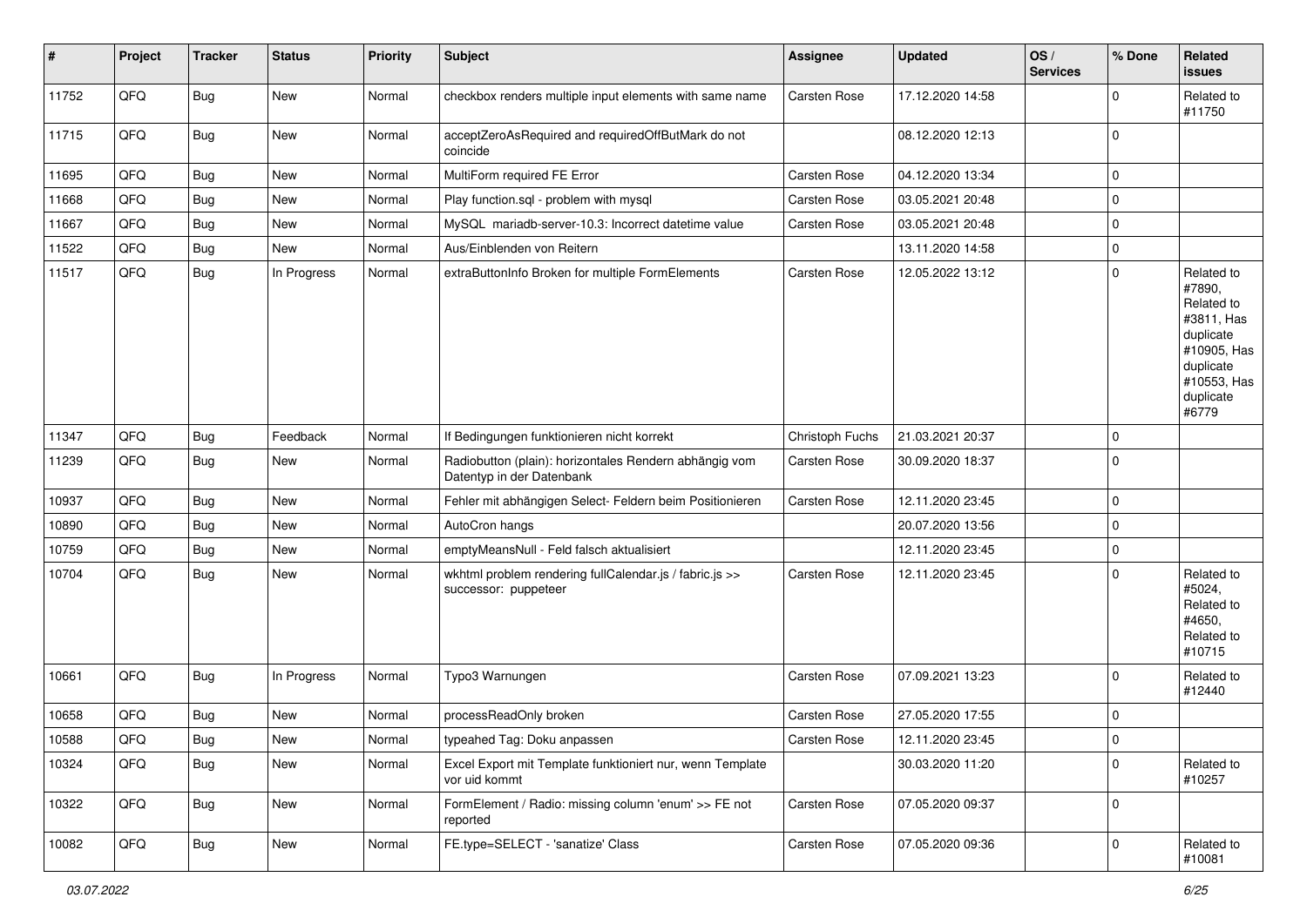| #    | Project | <b>Tracker</b> | <b>Status</b>     | <b>Priority</b> | <b>Subject</b>                                                                                           | Assignee            | <b>Updated</b>   | OS/<br><b>Services</b> | % Done   | Related<br><b>issues</b>                                                |
|------|---------|----------------|-------------------|-----------------|----------------------------------------------------------------------------------------------------------|---------------------|------------------|------------------------|----------|-------------------------------------------------------------------------|
| 9975 | QFQ     | Bug            | Priorize          | Normal          | Dropdown Menu: 'r:3' broken                                                                              | <b>Carsten Rose</b> | 01.02.2020 10:13 |                        | $\Omega$ |                                                                         |
| 9958 | QFQ     | <b>Bug</b>     | Priorize          | Normal          | Broken subrecord query: no error message                                                                 | Carsten Rose        | 05.02.2021 15:15 |                        | $\Omega$ |                                                                         |
| 9947 | QFQ     | <b>Bug</b>     | Priorize          | Normal          | Unwanted error message if missing 'typeAheadSqlPrefetch'                                                 | <b>Carsten Rose</b> | 01.02.2020 10:13 |                        | $\Omega$ |                                                                         |
| 9898 | QFQ     | <b>Bug</b>     | Feedback          | Normal          | Formular trotz Timeout gespeichert                                                                       | Benjamin Baer       | 01.02.2020 15:56 |                        | $\Omega$ |                                                                         |
| 9862 | QFQ     | <b>Bug</b>     | Priorize          | Normal          | Failed writing to sql mail qfq.log should throw an exception                                             | <b>Carsten Rose</b> | 01.02.2020 10:13 |                        | $\Omega$ |                                                                         |
| 9855 | QFQ     | Bug            | New               | Normal          | <b>Required Check</b>                                                                                    |                     | 01.02.2020 15:56 |                        | $\Omega$ |                                                                         |
| 9834 | QFQ     | <b>Bug</b>     | Priorize          | Normal          | Input elements with tag 'disabled' are missing on<br>form-submit: server option 'processReadOnly' broken | Carsten Rose        | 07.12.2021 16:43 |                        | $\Omega$ | Related to<br>#9691,<br>Related to<br>#5305, Has<br>duplicate<br>#12331 |
| 9783 | QFQ     | Bug            | <b>New</b>        | Normal          | Email with special characters                                                                            | Carsten Rose        | 01.02.2020 23:22 |                        | $\Omega$ |                                                                         |
| 9773 | QFQ     | Bug            | <b>New</b>        | Normal          | form.parameter.formModeGlobal=requiredOff                                                                | Carsten Rose        | 01.02.2020 15:56 |                        | 0        |                                                                         |
| 9691 | QFQ     | <b>Bug</b>     | In Progress       | Normal          | Checkbox: dynamic update > readonly                                                                      | Carsten Rose        | 01.02.2020 23:22 |                        | 50       | Related to<br>#9834                                                     |
| 9669 | QFQ     | <b>Bug</b>     | Some day<br>maybe | Normal          | Checkbox / Template Group: radio/checkbox visible broken<br>after 'add'                                  | Carsten Rose        | 16.06.2021 13:47 |                        | $\Omega$ | Related to<br>#8091                                                     |
| 9535 | QFQ     | <b>Bug</b>     | Feedback          | Normal          | Report:  AS '_vertical' - column to wide - vertical >> rot45,<br>rot90                                   | Benjamin Baer       | 01.02.2020 15:56 |                        | $\Omega$ |                                                                         |
| 9533 | QFQ     | Bug            | <b>New</b>        | Normal          | FE.type=upload: Check in 'beforeSave' if upload is given                                                 | Carsten Rose        | 01.02.2020 23:22 |                        | $\Omega$ | Related to<br>#11523                                                    |
| 9317 | QFQ     | Bug            | <b>New</b>        | Normal          | FE.type=note: with dynamic show/hidden an empty label<br>causes trouble                                  | Carsten Rose        | 01.02.2020 23:22 |                        | $\Omega$ |                                                                         |
| 9281 | QFQ     | <b>Bug</b>     | Some day<br>maybe | Normal          | Allow STRICT_TRANS_TABLES                                                                                | Carsten Rose        | 02.01.2021 18:43 |                        | $\Omega$ |                                                                         |
| 9275 | QFQ     | <b>Bug</b>     | <b>New</b>        | Normal          | autcron: t3 page, which takes to long to respond, is not<br>reported properly                            | Carsten Rose        | 01.02.2020 23:22 |                        | 100      |                                                                         |
| 9177 | QFQ     | Bug            | <b>New</b>        | Normal          | Bug? QFQ tries to save an action FE, which has real<br>existing column name                              | Carsten Rose        | 01.02.2020 23:22 |                        | $\Omega$ |                                                                         |
| 9127 | QFQ     | Bug            | New               | Normal          | Error Message: change 'roll over' color - text not readable                                              | Carsten Rose        | 01.02.2020 23:22 |                        | 0        |                                                                         |
| 9126 | QFQ     | Bug            | Some day<br>maybe | Normal          | hidden Form elements are present in page source                                                          |                     | 02.01.2021 18:41 |                        | $\Omega$ |                                                                         |
| 9077 | QFQ     | Bug            | <b>New</b>        | Normal          | typeAheadSql: report broken SQL                                                                          | <b>Carsten Rose</b> | 29.06.2022 22:35 |                        | $\Omega$ | Related to<br>#4018                                                     |
| 9024 | QFQ     | Bug            | Some day<br>maybe | Normal          | QFQ Einarbeitung                                                                                         |                     | 01.02.2020 15:56 |                        | $\Omega$ |                                                                         |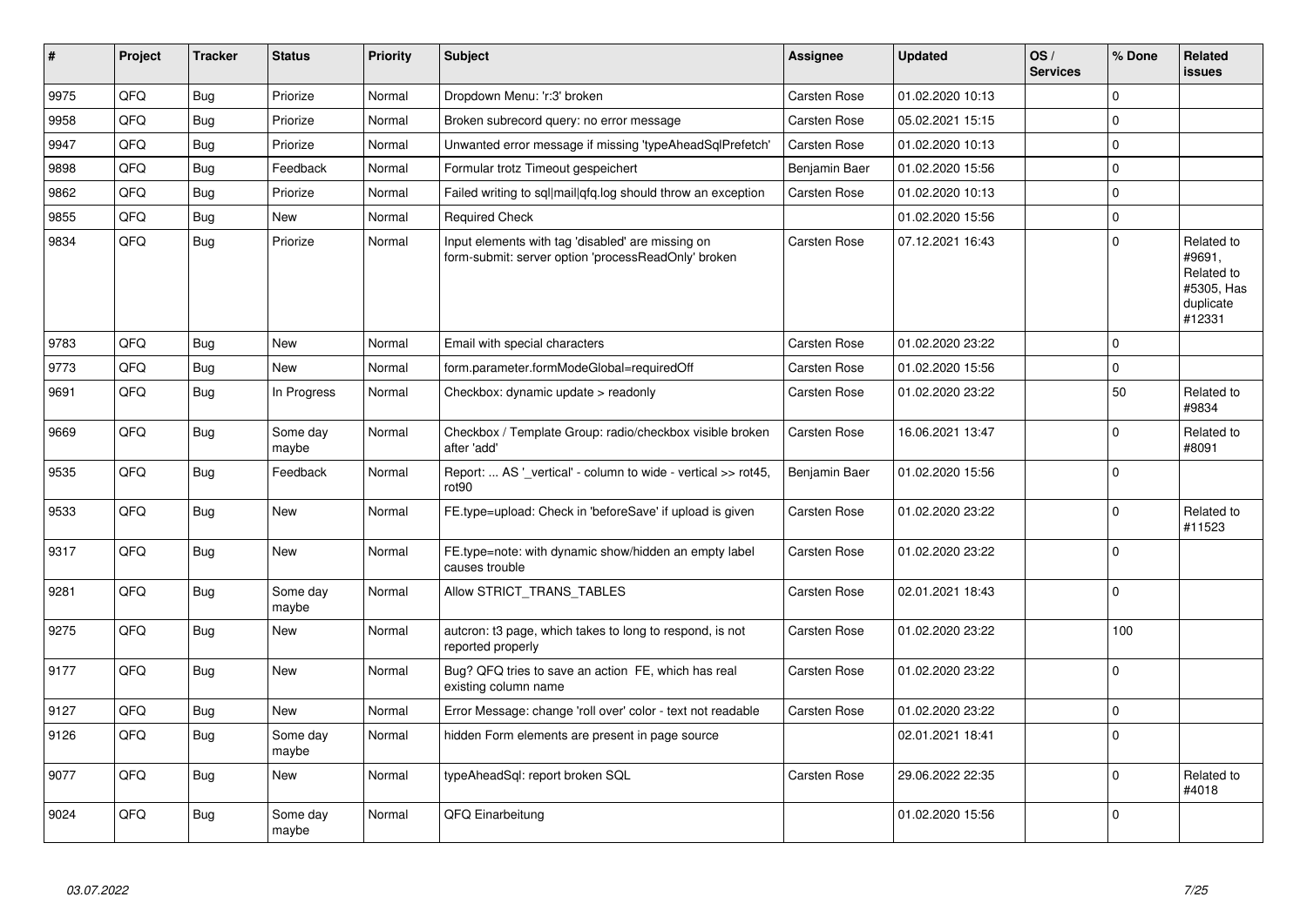| #    | Project | <b>Tracker</b> | <b>Status</b>     | <b>Priority</b> | <b>Subject</b>                                                                                        | Assignee            | <b>Updated</b>   | OS/<br><b>Services</b> | % Done      | <b>Related</b><br><b>issues</b> |
|------|---------|----------------|-------------------|-----------------|-------------------------------------------------------------------------------------------------------|---------------------|------------------|------------------------|-------------|---------------------------------|
| 9020 | QFQ     | <b>Bug</b>     | Some day<br>maybe | Normal          | radio mit buttonClass und dynamicUpdate lassen sich nicht<br>kombinieren                              |                     | 11.12.2019 16:01 |                        | $\Omega$    |                                 |
| 9013 | QFQ     | Bug            | <b>New</b>        | Normal          | Error in Twig template not handled                                                                    | <b>Carsten Rose</b> | 20.10.2021 13:43 |                        | $\mathbf 0$ |                                 |
| 8316 | QFQ     | <b>Bug</b>     | Feedback          | Normal          | Documentation/Behaviour for Nested Queries and<br>Record-Store confusing                              | Nicola Chiapolini   | 20.11.2019 09:14 |                        | $\mathbf 0$ |                                 |
| 8106 | QFQ     | Bug            | Some day<br>maybe | Normal          | Dynamic Update: Feld kann nicht auf empty zurückgesetzt<br>werden                                     | Carsten Rose        | 11.12.2019 16:01 |                        | $\mathbf 0$ |                                 |
| 8049 | QFQ     | <b>Bug</b>     | <b>New</b>        | Normal          | FE.type=note, column 'value': text moves some pixel to top<br>after save                              | Carsten Rose        | 01.02.2020 23:22 |                        | $\mathbf 0$ |                                 |
| 8037 | QFQ     | <b>Bug</b>     | Priorize          | Normal          | FE.type=upload (advanced mode): {{slaveId:V}} missing<br>during dynamic update                        | <b>Carsten Rose</b> | 01.02.2020 10:13 |                        | $\Omega$    |                                 |
| 7890 | QFQ     | <b>Bug</b>     | <b>New</b>        | Normal          | FormElement 'required': extraButtonInfo not aligned                                                   | <b>Carsten Rose</b> | 11.06.2021 21:17 |                        | $\Omega$    | Related to<br>#11517            |
| 7795 | QFQ     | <b>Bug</b>     | <b>New</b>        | Normal          | Readonly Form: Typeahead-Felder                                                                       | <b>Carsten Rose</b> | 01.02.2020 23:22 |                        | $\mathbf 0$ | Related to<br>#10640            |
| 7685 | QFQ     | Bug            | New               | Normal          | Open FormElement from QFQ error message and save<br>modified record: error about missing {{formId:F}} | Carsten Rose        | 01.02.2020 23:22 |                        | $\mathbf 0$ |                                 |
| 7656 | QFQ     | Bug            | Priorize          | Normal          | FE with required, 'pattern' and 'extraButtonLock': always<br>complain about missing value             | Carsten Rose        | 01.02.2020 10:13 |                        | $\Omega$    |                                 |
| 7616 | QFQ     | <b>Bug</b>     | Priorize          | Normal          | Selectlist with Enum & Dynamic Update                                                                 | <b>Carsten Rose</b> | 01.02.2020 10:13 |                        | $\mathsf 0$ |                                 |
| 7574 | QFQ     | <b>Bug</b>     | <b>New</b>        | Normal          | Substitute error: form element not reported / dont parse<br>Form.note                                 | Carsten Rose        | 01.02.2020 23:21 |                        | $\Omega$    |                                 |
| 7547 | QFQ     | <b>Bug</b>     | New               | Normal          | Error Message in afterSave: wrong parameter column<br>reported                                        | <b>Carsten Rose</b> | 01.02.2020 23:22 |                        | $\Omega$    |                                 |
| 7524 | QFQ     | <b>Bug</b>     | <b>New</b>        | Normal          | QFQ throws a 'General Error' if 'fileadmin/protected/log/' is<br>not writeable                        | Carsten Rose        | 01.02.2020 23:22 |                        | $\mathbf 0$ |                                 |
| 7513 | QFQ     | Bug            | <b>New</b>        | Normal          | Radios not correct aligned                                                                            | Carsten Rose        | 01.02.2020 23:22 |                        | $\mathbf 0$ |                                 |
| 7512 | QFQ     | <b>Bug</b>     | <b>New</b>        | Normal          | FE: inputType=number >> 'pattern' is not respected                                                    | Carsten Rose        | 01.02.2020 23:22 |                        | $\mathsf 0$ |                                 |
| 7402 | QFQ     | Bug            | Some day<br>maybe | Normal          | thumbnail cache: outdated picture when permission denied<br>and permission resolved.                  |                     | 01.02.2020 23:20 |                        | $\mathbf 0$ |                                 |
| 7281 | QFQ     | <b>Bug</b>     | Some day<br>maybe | Normal          | Subrecords: on large screen separator line too short                                                  |                     | 01.02.2020 23:19 |                        | $\mathbf 0$ |                                 |
| 7261 | QFQ     | <b>Bug</b>     | <b>New</b>        | Normal          | Report pathFilename for user without path, only the filename                                          | <b>Carsten Rose</b> | 01.02.2020 23:21 |                        | $\mathbf 0$ |                                 |
| 7219 | QFQ     | <b>Bug</b>     | New               | Normal          | typeSheadSql / typeAheadSqlPrefetch: change to curly<br>braces                                        | Carsten Rose        | 01.02.2020 23:21 |                        | $\mathbf 0$ |                                 |
| 7101 | QFQ     | Bug            | Some day<br>maybe | Normal          | 'form' in SIP and 'report' - breaks                                                                   |                     | 01.02.2020 23:20 |                        | $\Omega$    |                                 |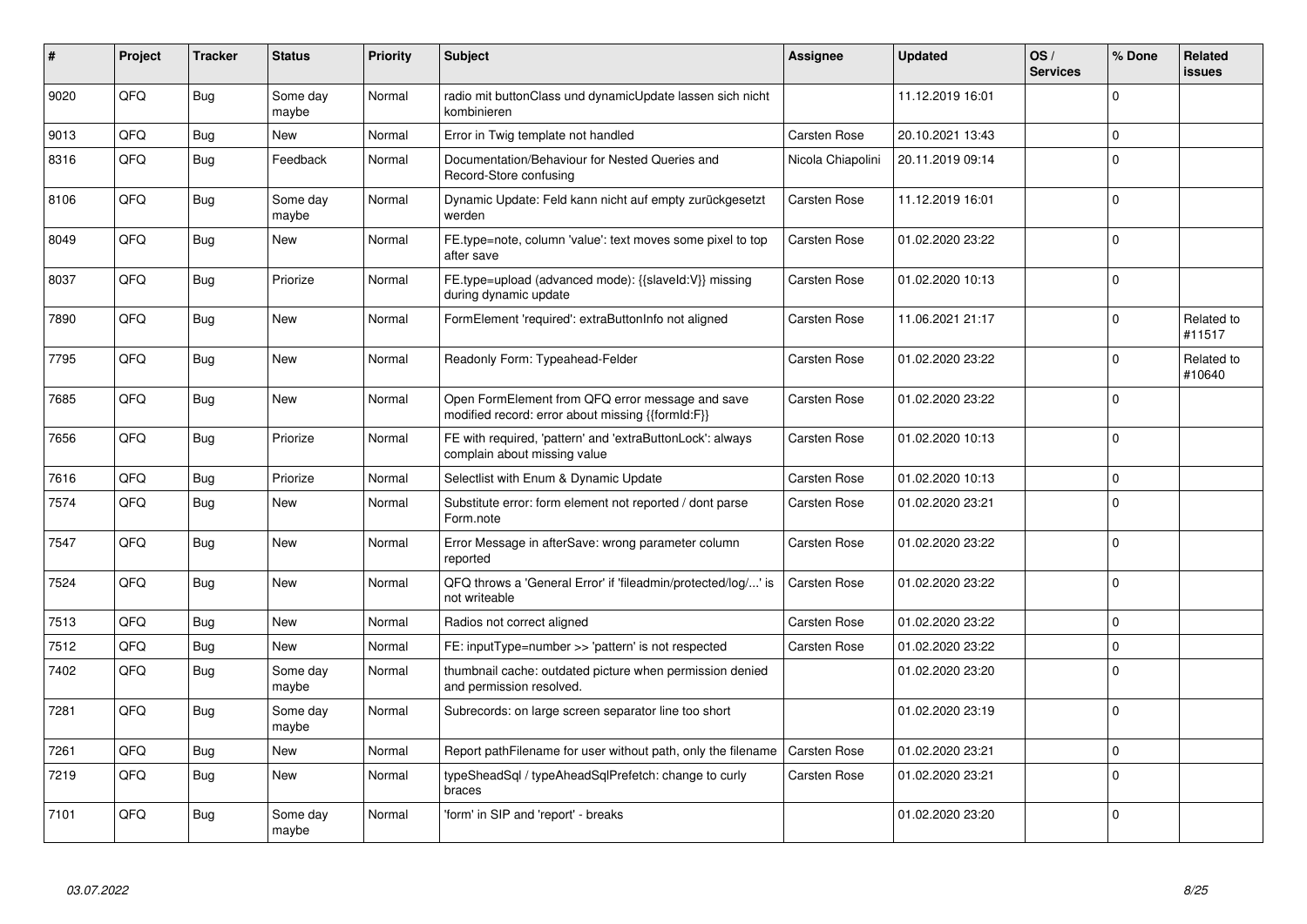| #    | Project | <b>Tracker</b> | <b>Status</b>     | <b>Priority</b> | <b>Subject</b>                                                                                                       | Assignee            | <b>Updated</b>   | OS/<br><b>Services</b> | % Done      | Related<br><b>issues</b>                       |
|------|---------|----------------|-------------------|-----------------|----------------------------------------------------------------------------------------------------------------------|---------------------|------------------|------------------------|-------------|------------------------------------------------|
| 7014 | QFQ     | Bug            | <b>New</b>        | Normal          | Sending invalid emails succeeds when<br>debug.redirectAllMailTo is set                                               | <b>Carsten Rose</b> | 01.02.2020 23:21 |                        | $\Omega$    |                                                |
| 7002 | QFQ     | <b>Bug</b>     | <b>New</b>        | Normal          | Dynamic Update: row does not disappear / appear                                                                      | <b>Carsten Rose</b> | 01.02.2020 23:22 |                        | $\mathbf 0$ |                                                |
| 6912 | QFQ     | Bug            | <b>New</b>        | Normal          | error Message Var 'deadline' already set in SIP - in Form<br>with FE.value={{deadline:R:::{{deadlinePeriod:Y}}}}     | <b>Carsten Rose</b> | 01.02.2020 23:21 |                        | $\Omega$    |                                                |
| 6677 | QFQ     | <b>Bug</b>     | <b>New</b>        | Normal          | Error message FE Action Element: no/wrong FE reference<br>who cause the problem.                                     | <b>Carsten Rose</b> | 01.02.2020 23:21 |                        | $\mathbf 0$ |                                                |
| 6574 | QFQ     | <b>Bug</b>     | Priorize          | Normal          | qfq.log: Fehlermeldung wurde angezeigt, aber nicht geloggt                                                           | <b>Carsten Rose</b> | 01.02.2020 10:13 |                        | $\pmb{0}$   |                                                |
| 6566 | QFQ     | Bug            | Priorize          | Normal          | Link Function 'delete': provided parameter missing on page<br>reload                                                 | Benjamin Baer       | 03.01.2022 08:08 |                        | $\mathbf 0$ |                                                |
| 6483 | QFQ     | <b>Bug</b>     | New               | Normal          | R Store funktioniert nicht bei 'Report Notation' im FE                                                               | Carsten Rose        | 01.02.2020 23:21 |                        | $\mathbf 0$ |                                                |
| 6462 | QFQ     | Bug            | New               | Normal          | File Upload: Nutzlose Fehlermeldung wenn Datei zu gross                                                              | <b>Carsten Rose</b> | 01.02.2020 23:21 |                        | $\pmb{0}$   | Related to<br>#6139                            |
| 6140 | QFQ     | Bug            | Priorize          | Normal          | QFQ DnD Sort: Locked fields                                                                                          | Benjamin Baer       | 21.03.2022 09:56 |                        | $\mathbf 0$ |                                                |
| 5991 | QFQ     | Bug            | Some day<br>maybe | Normal          | URLs with 'I' or long parameter are problematic                                                                      | <b>Carsten Rose</b> | 01.02.2020 23:19 |                        | $\mathbf 0$ |                                                |
| 5877 | QFQ     | Bug            | Some day<br>maybe | Normal          | FE.type=note:bsColumn strange behaviour                                                                              |                     | 01.02.2020 23:19 |                        | $\Omega$    |                                                |
| 5768 | QFQ     | Bug            | Some day<br>maybe | Normal          | '{{pageLanguage:T}}' missing if QFQ is called via api                                                                | <b>Carsten Rose</b> | 01.02.2020 23:19 |                        | $\mathbf 0$ |                                                |
| 5706 | QFQ     | Bug            | Some day<br>maybe | Normal          | upload: fileDestination needs to be sanatized                                                                        | Carsten Rose        | 01.02.2020 23:19 |                        | $\mathbf 0$ |                                                |
| 5576 | QFQ     | <b>Bug</b>     | New               | Normal          | Using MySQL 'DROP' requires privilege - wich is not really<br>necessary.                                             | Carsten Rose        | 01.02.2020 23:21 |                        | $\mathbf 0$ |                                                |
| 5559 | QFQ     | Bug            | New               | Normal          | FE type = Upload: 'accept' might contain variables                                                                   | <b>Carsten Rose</b> | 11.05.2020 21:23 |                        | $\pmb{0}$   |                                                |
| 5557 | QFQ     | <b>Bug</b>     | Some day<br>maybe | Normal          | Form load: STORE_RECORD filled, but should be empty                                                                  | Carsten Rose        | 01.02.2020 23:19 |                        | $\mathbf 0$ |                                                |
| 5305 | QFQ     | Bug            | <b>New</b>        | Normal          | Upload FormElement: nicht disabled by readonly Form                                                                  | <b>Carsten Rose</b> | 16.06.2021 13:43 |                        | $\mathbf 0$ | Related to<br>#9347,<br>Related to<br>#9834    |
| 5021 | QFQ     | <b>Bug</b>     | Some day<br>maybe | Normal          | FE.typ=extra - during save displays error 'datum2' already<br>filled in STORE_SIP - the value is stored nevertheless | <b>Carsten Rose</b> | 01.02.2020 23:19 |                        | $\mathbf 0$ | Related to<br>#3875                            |
| 4771 | QFQ     | <b>Bug</b>     | Some day<br>maybe | Normal          | gfg: select-down-values empty after save (edit-form for<br>program administrators)                                   | Carsten Rose        | 01.02.2020 23:20 |                        | $\Omega$    | Related to<br>#4549, Has<br>duplicate<br>#4282 |
| 4756 | QFQ     | Bug            | <b>New</b>        | Normal          | Form dirty even nothing changes                                                                                      | <b>Carsten Rose</b> | 11.12.2019 16:16 |                        | $\mathbf 0$ |                                                |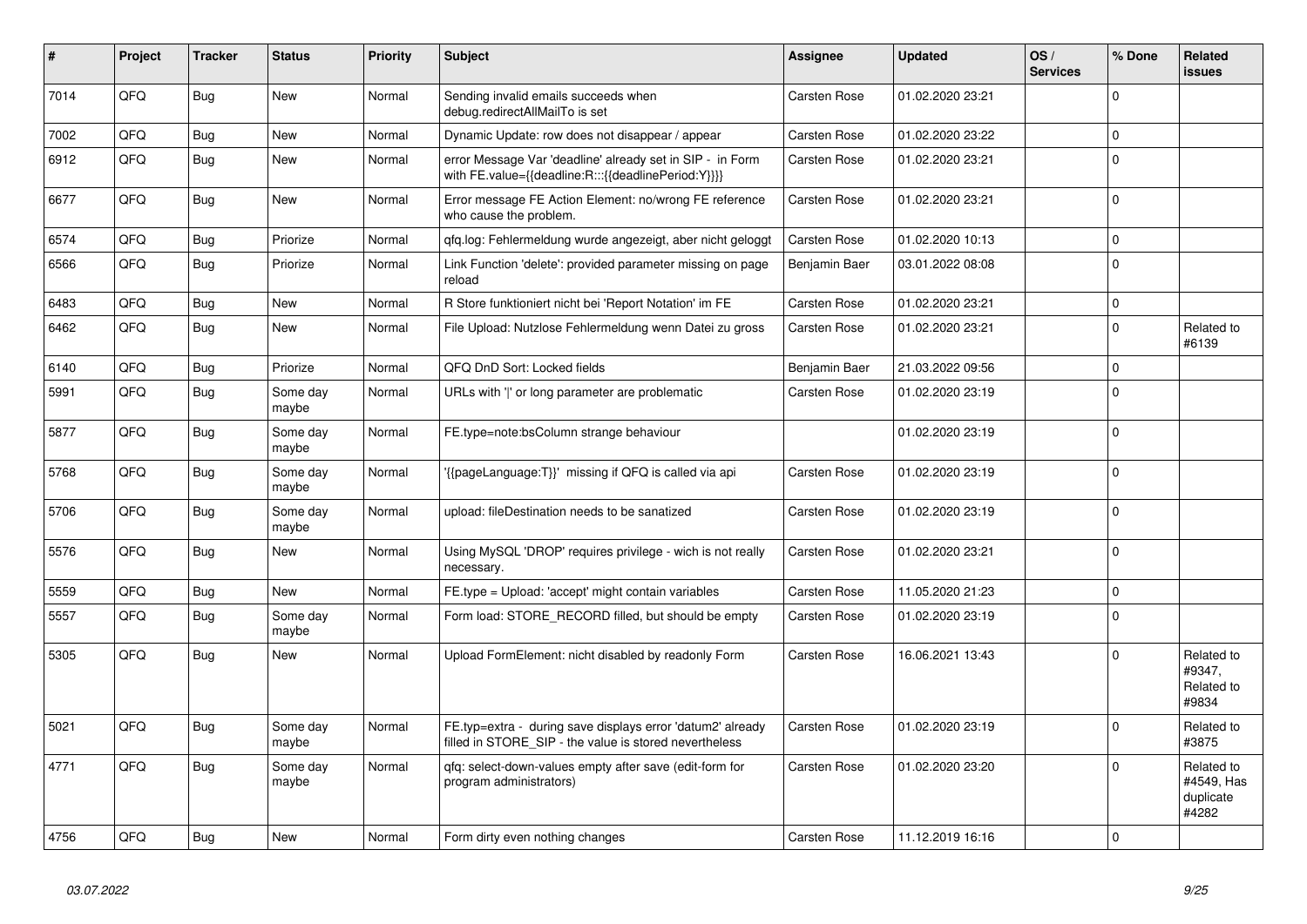| #    | Project | <b>Tracker</b> | <b>Status</b>     | <b>Priority</b> | <b>Subject</b>                                                                                                                                           | Assignee            | <b>Updated</b>   | OS/<br><b>Services</b> | % Done      | Related<br><b>issues</b>                    |
|------|---------|----------------|-------------------|-----------------|----------------------------------------------------------------------------------------------------------------------------------------------------------|---------------------|------------------|------------------------|-------------|---------------------------------------------|
| 4659 | QFQ     | Bug            | Some day<br>maybe | Normal          | <b>infoButtonExtra</b>                                                                                                                                   | <b>Carsten Rose</b> | 01.02.2020 23:20 |                        | $\Omega$    |                                             |
| 4651 | QFQ     | Bug            | Some day<br>maybe | Normal          | "Loading document" Modal wird angezeigt bei uzhcd type=2<br>Ansicht                                                                                      | <b>Carsten Rose</b> | 01.02.2020 23:20 |                        | $\mathbf 0$ |                                             |
| 4583 | QFQ     | <b>Bug</b>     | Some day<br>maybe | Normal          | Dynamic Update bei TypeAhead Feldern                                                                                                                     | <b>Carsten Rose</b> | 01.02.2020 23:19 |                        | $\mathbf 0$ |                                             |
| 4549 | QFQ     | Bug            | Some day<br>maybe | Normal          | TemplateGroups: FE.type SELECT loose selected value<br>after save                                                                                        | Carsten Rose        | 01.02.2020 23:20 |                        | $\Omega$    | Related to<br>#4548,<br>Related to<br>#4771 |
| 4546 | QFQ     | Bug            | Some day<br>maybe | Normal          | NH: SIP storage is destroyed                                                                                                                             |                     | 01.02.2020 23:20 |                        | $\mathbf 0$ |                                             |
| 4528 | QFQ     | Bug            | Some day<br>maybe | Normal          | extraButtonLock mit SQLAhead Bug                                                                                                                         | Carsten Rose        | 01.02.2020 23:19 |                        | $\mathbf 0$ |                                             |
| 4457 | QFQ     | Bug            | Priorize          | Normal          | typeahead: pressing return to select an item, saves the form<br>and closes the form.                                                                     | Benjamin Baer       | 03.01.2022 08:01 |                        | $\mathbf 0$ | Related to<br>#4398                         |
| 4454 | QFQ     | Bug            | Some day<br>maybe | Normal          | Required Elements: multiple elements in a row - whole row<br>marked if only one input is empty.                                                          | Benjamin Baer       | 01.02.2020 23:20 |                        | $\Omega$    |                                             |
| 4441 | QFQ     | Bug            | Some day<br>maybe | Normal          | \$ SERVER Vars sollten nur aus dem Store genommen<br>werden - Code entsprechend anpassen.                                                                |                     | 11.12.2019 16:02 |                        | $\mathbf 0$ |                                             |
| 4398 | QFQ     | Bug            | Some day<br>maybe | Normal          | Typeahead: mouse click in a prefilled input opens a single<br>item dropdown with the current value - click on it seems to<br>set the value, not the key. | Benjamin Baer       | 01.02.2020 23:20 |                        | $\Omega$    | Related to<br>#4457                         |
| 4328 | QFQ     | Bug            | Some day<br>maybe | Normal          | Error Message: Show FE name/number on problems in FE                                                                                                     | <b>Carsten Rose</b> | 01.02.2020 23:20 |                        | $\mathbf 0$ |                                             |
| 4293 | QFQ     | Bug            | Some day<br>maybe | Normal          | Download broken if token 'd:' is missing - but no error<br>message                                                                                       | <b>Carsten Rose</b> | 11.12.2019 16:03 |                        | $\mathbf 0$ | Related to<br>#7514                         |
| 4138 | QFQ     | <b>Bug</b>     | Some day<br>maybe | Normal          | style fehlt                                                                                                                                              |                     | 11.12.2019 16:03 |                        | $\Omega$    |                                             |
| 4122 | QFQ     | Bug            | Some day<br>maybe | Normal          | file: Render Mode hat keinen Effekt                                                                                                                      |                     | 11.12.2019 16:03 |                        | $\Omega$    |                                             |
| 4092 | QFQ     | Bug            | Some day<br>maybe | Normal          | 1) Logging verbessern wann welches FE warum ausgefuehrt   Carsten Rose<br>wird, 2) Documentation: Best Practice Template Group                           |                     | 01.02.2020 23:19 |                        | $\mathbf 0$ | Related to<br>#3504                         |
| 4008 | QFQ     | Bug            | Some day<br>maybe | Normal          | FormElemen.type=sendmail: wrong 'TO' if 'real<br>name <rea@mail.to>' is used</rea@mail.to>                                                               | Carsten Rose        | 11.12.2019 16:03 |                        | $\mathbf 0$ |                                             |
| 3895 | QFQ     | Bug            | Some day<br>maybe | Normal          | typeahead pedantic: on lehrkredit Idap webpass - if only one<br>person is in dropdown, such person can't be selected                                     | <b>Carsten Rose</b> | 11.12.2019 16:03 |                        | $\mathbf 0$ |                                             |
| 3882 | QFQ     | Bug            | Some day<br>maybe | Normal          | templateGroup: disable 'add' if limit is reached - funktioniert<br>nicht wenn bereits records existierten                                                | <b>Carsten Rose</b> | 11.12.2019 16:03 |                        | $\Omega$    |                                             |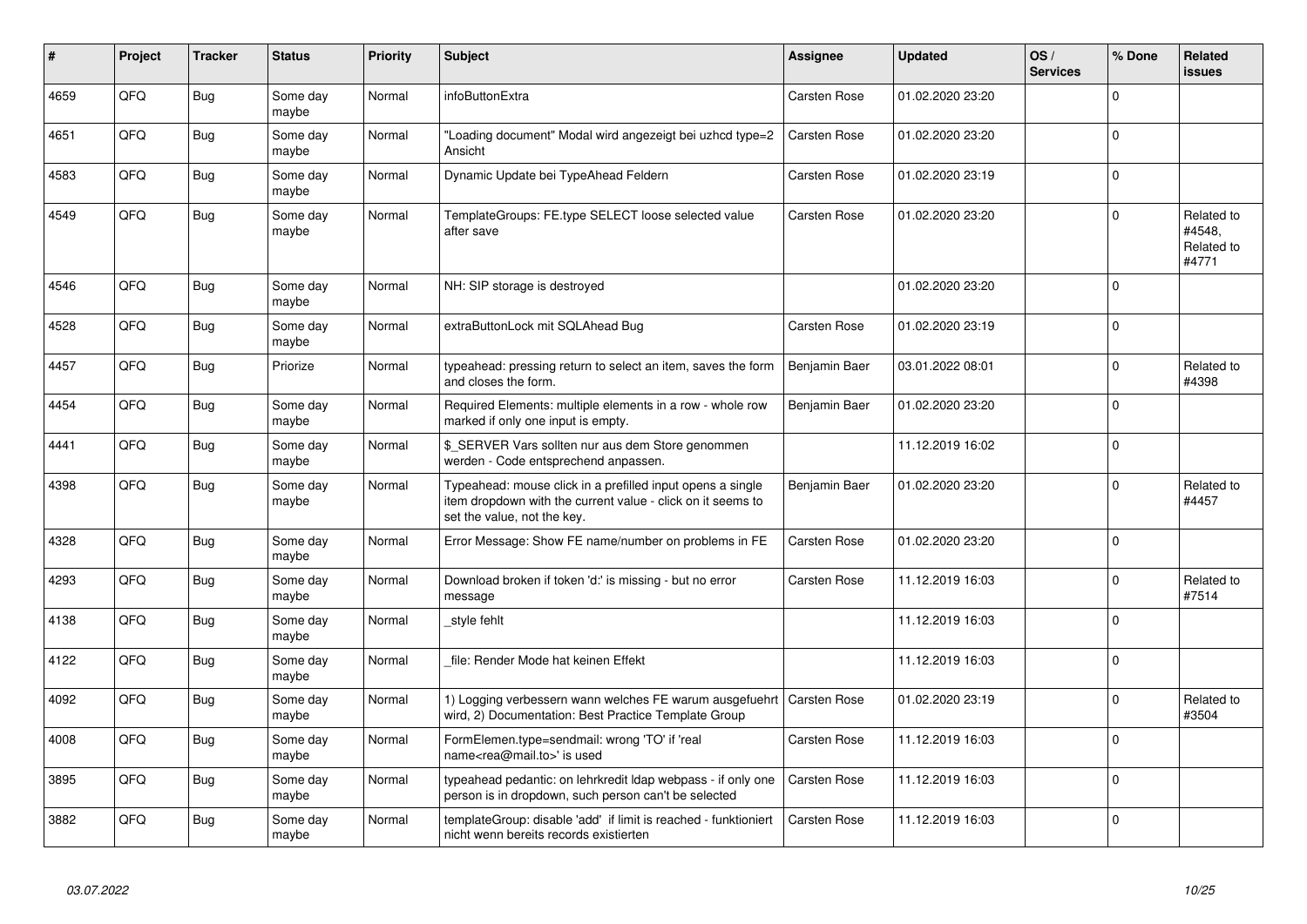| #     | Project | <b>Tracker</b> | <b>Status</b>     | <b>Priority</b> | Subject                                                                                                                       | <b>Assignee</b>     | <b>Updated</b>   | OS/<br><b>Services</b> | % Done              | Related<br><b>issues</b>                                                                                                                                              |
|-------|---------|----------------|-------------------|-----------------|-------------------------------------------------------------------------------------------------------------------------------|---------------------|------------------|------------------------|---------------------|-----------------------------------------------------------------------------------------------------------------------------------------------------------------------|
| 3811  | QFQ     | Bug            | Some day<br>maybe | Normal          | Dynamic Update: extraButtonInfo - Text aktualisieren                                                                          | Carsten Rose        | 11.12.2019 16:03 |                        | $\mathbf 0$         | Related to<br>#11517                                                                                                                                                  |
| 3782  | QFQ     | Bug            | Priorize          | Normal          | Bei fehlerhafter Eingabe (z.B. Datum) sollte das erwartete<br>Format angezeigt werden                                         | Carsten Rose        | 01.02.2020 10:13 |                        | $\mathbf 0$         |                                                                                                                                                                       |
| 3750  | QFQ     | <b>Bug</b>     | Some day<br>maybe | Normal          | FE in a row: if one violates check, all are red                                                                               | Carsten Rose        | 11.12.2019 16:03 |                        | $\mathbf 0$         |                                                                                                                                                                       |
| 3682  | QFQ     | Bug            | Some day<br>maybe | Normal          | Dynamic update: Radio buttons                                                                                                 | <b>Carsten Rose</b> | 11.12.2019 16:02 |                        | $\mathbf 0$         |                                                                                                                                                                       |
| 3613  | QFQ     | <b>Bug</b>     | Some day<br>maybe | Normal          | note /note unchecked -> note div (col-md) wird weiterhin<br>gerendert                                                         | Elias Villiger      | 01.02.2020 23:19 |                        | 100                 |                                                                                                                                                                       |
| 3588  | QFQ     | Bug            | Some day<br>maybe | Normal          | templateGroup: versteckte Elemente werden weiterhin<br>gespeichert.                                                           | Carsten Rose        | 11.12.2019 16:02 |                        | $\mathbf 0$         |                                                                                                                                                                       |
| 3547  | QFQ     | Bug            | New               | Normal          | FE of type 'note' causes writing of empty fields.                                                                             | Carsten Rose        | 01.02.2020 23:21 |                        | $\mathbf 0$         |                                                                                                                                                                       |
| 3349  | QFQ     | Bug            | Some day<br>maybe | Normal          | config.qfq.ini: a) vertraegt keine '=' im Value (z.B. Passwort),<br>b) Values sollten in ticks einschliessbar sein (spaces, ) | Carsten Rose        | 11.12.2019 16:02 |                        | $\mathbf 0$         |                                                                                                                                                                       |
| 3130  | QFQ     | <b>Bug</b>     | Some day<br>maybe | Normal          | Debug Info's nicht korrekt nach 'New > Save'.                                                                                 | Carsten Rose        | 11.12.2019 16:03 |                        | 0                   | Related to<br>#3253                                                                                                                                                   |
| 2665  | QFQ     | Bug            | Priorize          | Normal          | Dynamic Update funktioniert nicht, wenn beim<br>entsprechenden FormElement eine size angegeben ist.                           | Benjamin Baer       | 03.01.2022 08:12 |                        | 30                  |                                                                                                                                                                       |
| 2643  | QFQ     | Bug            | Some day<br>maybe | Normal          | Zend / PHP Webinars anschauen                                                                                                 | Carsten Rose        | 01.02.2020 15:56 |                        | $\mathbf 0$         |                                                                                                                                                                       |
| 2063  | QFQ     | Bug            | Some day<br>maybe | Normal          | Pills auf 'inaktiv' setzen falls keine Element auf dem Pill<br>sichtbar sind.                                                 | Benjamin Baer       | 11.12.2019 16:03 |                        | $\mathbf 0$         | Related to<br>#3752                                                                                                                                                   |
| 14376 | QFQ     | Feature        | New               | Normal          | QFQ Bootstrap: if missing, create stored procedures                                                                           | Enis Nuredini       | 19.06.2022 16:37 |                        | $\mathbf 0$         |                                                                                                                                                                       |
| 14371 | QFQ     | Feature        | Priorize          | Normal          | <b>LDAP via REPORT</b>                                                                                                        | Carsten Rose        | 19.06.2022 16:37 |                        | $\mathbf 0$         |                                                                                                                                                                       |
| 14320 | QFQ     | Feature        | ToDo              | Normal          | Allow specific HTML Tags and Attributes: general, TinyMCE                                                                     | Enis Nuredini       | 17.06.2022 10:44 |                        | $\mathbf 0$         | Related to<br>#12664,<br>Related to<br>#12039,<br>Related to<br>#11702,<br>Related to<br>#7239,<br>Related to<br>#3708,<br>Related to<br>#3646,<br>Related to<br>#880 |
| 14290 | QFQ     | Feature        | Priorize          | Normal          | FormEditor: Show Table Definition                                                                                             | Carsten Rose        | 19.06.2022 16:37 |                        | $\mathsf 0$         |                                                                                                                                                                       |
| 14227 | QFQ     | Feature        | New               | Normal          | Selenium Konkurrenz: cypress.io                                                                                               | Enis Nuredini       | 28.05.2022 11:02 |                        | $\mathsf{O}\xspace$ |                                                                                                                                                                       |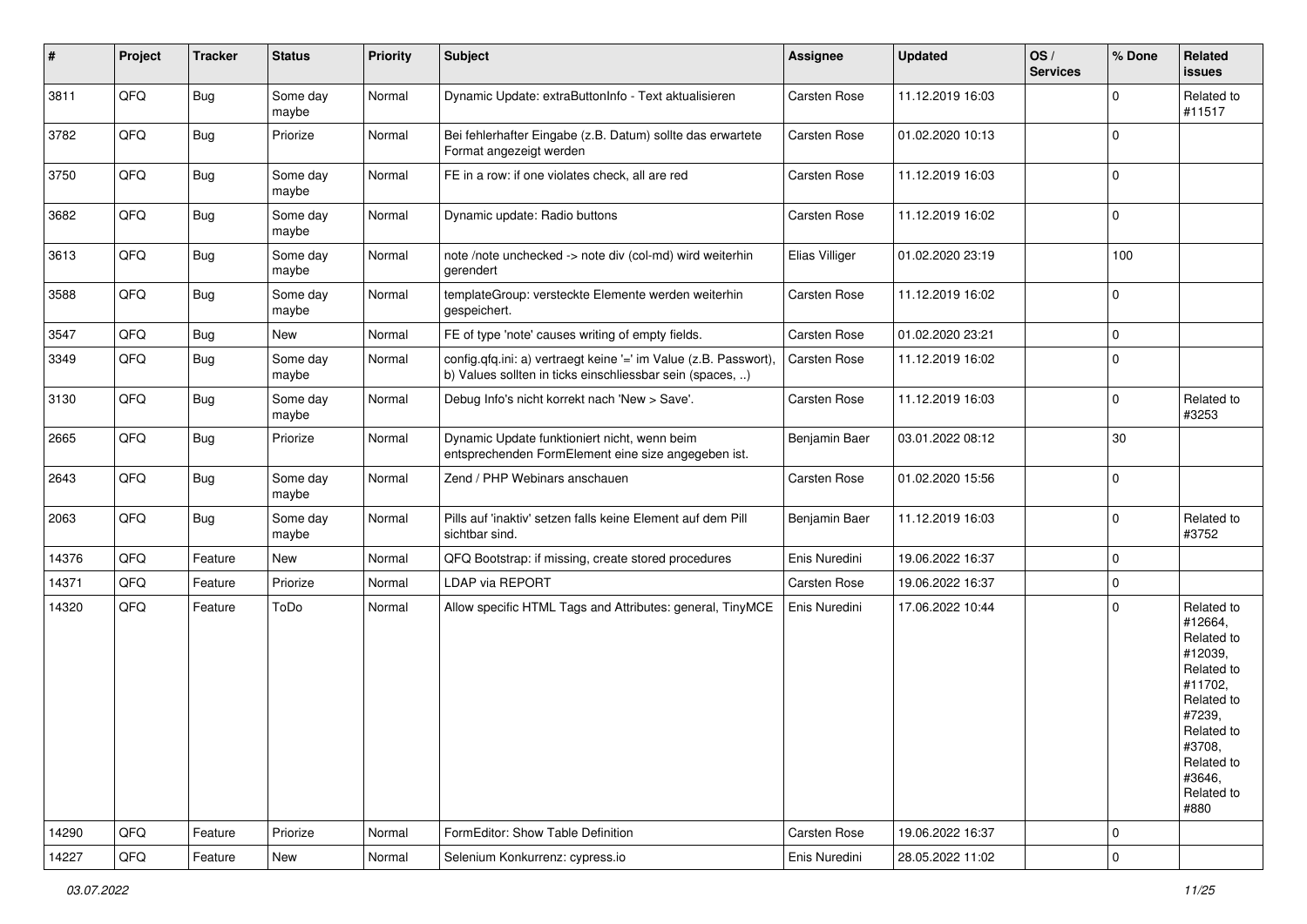| #     | Project | <b>Tracker</b> | <b>Status</b>              | <b>Priority</b> | <b>Subject</b>                                                                       | Assignee               | <b>Updated</b>   | OS/<br><b>Services</b> | % Done      | Related<br>issues                                                      |
|-------|---------|----------------|----------------------------|-----------------|--------------------------------------------------------------------------------------|------------------------|------------------|------------------------|-------------|------------------------------------------------------------------------|
| 14185 | QFQ     | Feature        | <b>New</b>                 | Normal          | External/Autocron.php - better suitable directory                                    | Support: System        | 28.05.2022 11:03 |                        | $\mathbf 0$ |                                                                        |
| 14090 | QFQ     | Feature        | <b>New</b>                 | Normal          | Nützliche _script funktionen                                                         | Carsten Rose           | 28.05.2022 11:03 |                        | $\mathbf 0$ |                                                                        |
| 14028 | QFQ     | Feature        | <b>New</b>                 | Normal          | Required notification: visual nicer                                                  | Enis Nuredini          | 28.05.2022 11:01 |                        | $\mathbf 0$ |                                                                        |
| 13945 | QFQ     | Feature        | <b>New</b>                 | Normal          | As _link: content before/after link                                                  | Enis Nuredini          | 28.05.2022 11:01 |                        | $\mathbf 0$ | Related to<br>#12262                                                   |
| 13900 | QFQ     | Feature        | Priorize                   | Normal          | Selenium: Check das Cookie/PDF funktioniert                                          | Enis Nuredini          | 25.03.2022 12:45 |                        | $\mathbf 0$ |                                                                        |
| 13843 | QFQ     | Feature        | New                        | Normal          | Create JWT via QFQ                                                                   | <b>Carsten Rose</b>    | 19.03.2022 17:42 |                        | $\pmb{0}$   |                                                                        |
| 13841 | QFQ     | Feature        | New                        | Normal          | Create PDF via iText - evaluate                                                      | Carsten Rose           | 19.03.2022 17:42 |                        | $\mathbf 0$ |                                                                        |
| 13700 | QFQ     | Feature        | <b>New</b>                 | Normal          | Redesign qfq.io Seite                                                                | Carsten Rose           | 19.03.2022 17:43 |                        | $\mathbf 0$ |                                                                        |
| 13609 | QFQ     | Feature        | New                        | Normal          | QFQ Introduction: Seite aufloesen                                                    | Philipp<br>Gröbelbauer | 28.05.2022 11:02 |                        | $\mathbf 0$ |                                                                        |
| 13608 | QFQ     | Feature        | Some day<br>maybe          | Normal          | Automatic Browser Language Redirect                                                  | Enis Nuredini          | 17.06.2022 08:35 |                        | $\mathbf 0$ |                                                                        |
| 13572 | QFQ     | Feature        | Feedback                   | Normal          | Form Load: misleading error message on trying to load non<br>existent primary record | Enis Nuredini          | 16.05.2022 23:16 |                        | 100         |                                                                        |
| 13566 | QFQ     | Feature        | Ready to sync<br>(develop) | Normal          | Delete config-example.qfq.php file                                                   | Carsten Rose           | 23.12.2021 09:25 |                        | $\mathbf 0$ |                                                                        |
| 13467 | QFQ     | Feature        | <b>New</b>                 | Normal          | ChangeLog Generator                                                                  | Carsten Rose           | 19.03.2022 17:46 |                        | $\mathbf 0$ | Related to<br>#11460                                                   |
| 13354 | QFQ     | Feature        | <b>New</b>                 | Normal          | Using Websocket in QFQ                                                               | Carsten Rose           | 10.11.2021 15:47 |                        | $\mathbf 0$ |                                                                        |
| 13330 | QFQ     | Feature        | In Progress                | Normal          | Multi Form: Upload                                                                   | Carsten Rose           | 07.11.2021 12:40 |                        | 50          | Related to<br>#9706                                                    |
| 12679 | QFQ     | Feature        | New                        | Normal          | tablesorter: custom column width                                                     | Carsten Rose           | 16.06.2021 11:10 |                        | $\mathbf 0$ |                                                                        |
| 12664 | QFQ     | Feature        | New                        | Normal          | TinyMCE: report/remove malicous HTML/JS Code                                         | Carsten Rose           | 19.03.2022 17:47 |                        | $\mathbf 0$ | Related to<br>#14320                                                   |
| 12632 | QFQ     | Feature        | <b>New</b>                 | Normal          | TinyMCE: Prepare CSS classes for images                                              | Carsten Rose           | 04.06.2021 14:35 |                        | 100         | Blocked by<br>#12186                                                   |
| 12630 | QFQ     | Feature        | In Progress                | Normal          | Input: date[time]: min / max values                                                  | Enis Nuredini          | 20.06.2022 18:31 |                        | $\mathbf 0$ | Related to<br>#10096,<br>Related to<br>#14302,<br>Related to<br>#14303 |
| 12611 | QFQ     | Feature        | Some day<br>maybe          | Normal          | Refactoring: Bootstrap with Lazy Loading                                             | Carsten Rose           | 08.06.2022 10:37 |                        | $\mathbf 0$ | Related to<br>#12490,<br>Related to<br>#10013,<br>Related to<br>#7732  |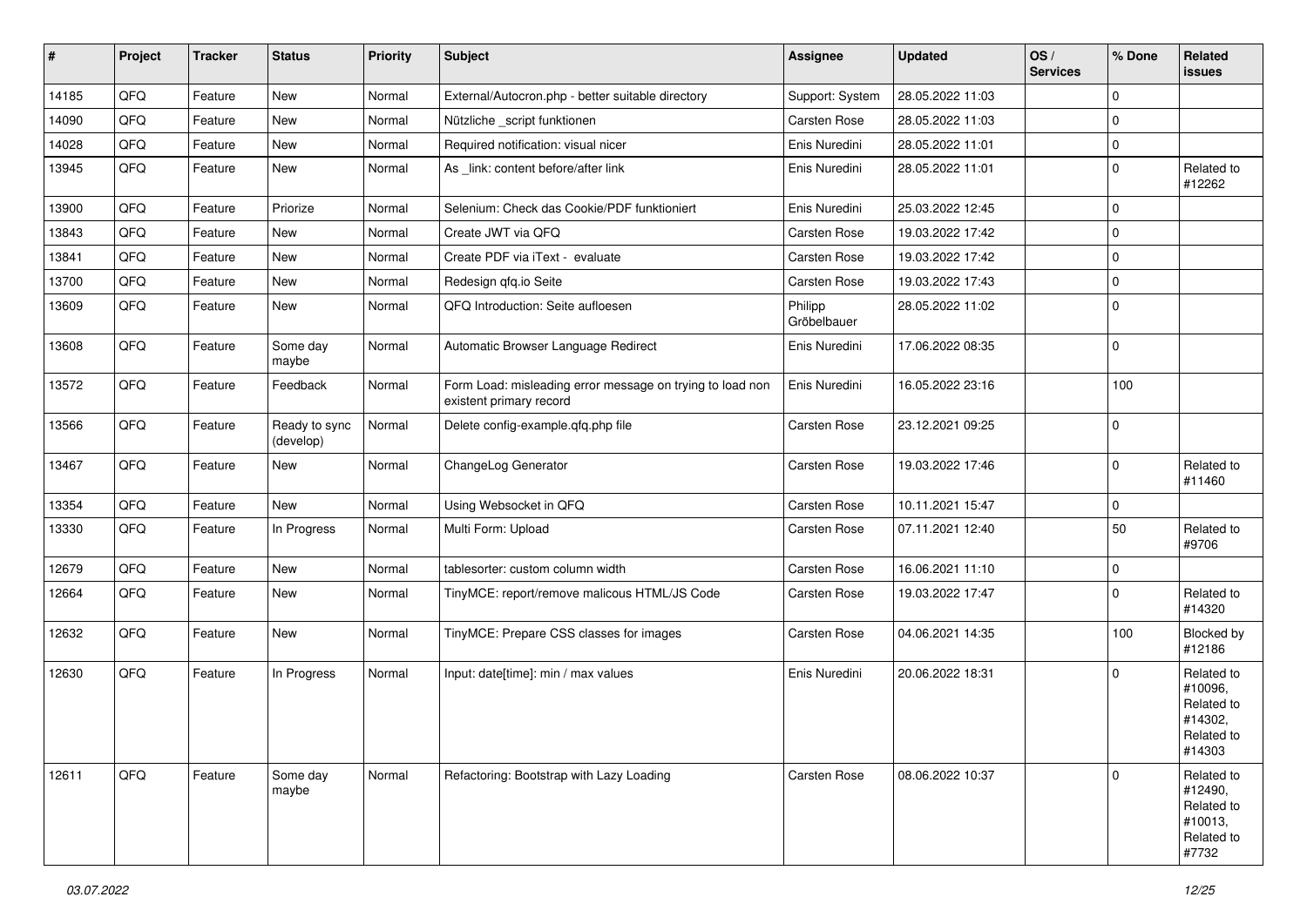| #     | Project | <b>Tracker</b> | <b>Status</b>     | <b>Priority</b> | <b>Subject</b>                                                                                                 | <b>Assignee</b> | <b>Updated</b>   | OS/<br><b>Services</b> | % Done      | Related<br>issues                                                      |
|-------|---------|----------------|-------------------|-----------------|----------------------------------------------------------------------------------------------------------------|-----------------|------------------|------------------------|-------------|------------------------------------------------------------------------|
| 12603 | QFQ     | Feature        | <b>New</b>        | Normal          | Dropdown (Select), Radio, checkbox:<br>itemListAlways={{!SELECT key, value}}                                   | Carsten Rose    | 19.03.2022 17:47 |                        | 0           |                                                                        |
| 12584 | QFQ     | Feature        | Feedback          | Normal          | T3 v10 migration script: replace alias-patterns (v11)                                                          | Carsten Rose    | 28.05.2022 11:12 |                        | 100         |                                                                        |
| 12556 | QFQ     | Feature        | <b>New</b>        | Normal          | Pills Title: colored = static or dynamic on allrequiredgiven                                                   | Benjamin Baer   | 19.03.2022 17:49 |                        | 0           |                                                                        |
| 12504 | QFQ     | Feature        | Priorize          | Normal          | sql.log: report fe.id                                                                                          | Carsten Rose    | 05.05.2021 22:09 |                        | $\mathbf 0$ |                                                                        |
| 12503 | QFQ     | Feature        | Priorize          | Normal          | Detect dangerous UPDATE statement with missing WHERE                                                           | Carsten Rose    | 05.05.2021 22:09 |                        | $\pmb{0}$   |                                                                        |
| 12490 | QFQ     | Feature        | New               | Normal          | Loading Plugins in QFQ - see what tinymce does. (lazy<br>loading)                                              | Benjamin Baer   | 08.06.2022 10:37 |                        | $\mathbf 0$ | Related to<br>#12611,<br>Related to<br>#10013,<br>Related to<br>#7732  |
| 12480 | QFQ     | Feature        | <b>New</b>        | Normal          | If QFQ upgrade is running, block further request                                                               | Carsten Rose    | 03.05.2021 20:45 |                        | $\mathbf 0$ |                                                                        |
| 12477 | QFQ     | Feature        | New               | Normal          | Support for refactoring: Form, FormElement, diverse<br>Tabellen/Spalten, tt-content Records                    | Carsten Rose    | 03.05.2021 20:45 |                        | $\Omega$    |                                                                        |
| 12476 | QFQ     | Feature        | New               | Normal          | clearMe: a) should trigger 'dirty', b) sticky on textarea resize                                               | Benjamin Baer   | 04.01.2022 08:40 |                        | $\mathbf 0$ | Related to<br>#9528                                                    |
| 12474 | QFQ     | Feature        | <b>New</b>        | Normal          | Check BaseConfigURL if it is given and the the last char is '/'                                                | Carsten Rose    | 03.05.2021 20:45 |                        | $\mathbf 0$ |                                                                        |
| 12465 | QFQ     | Feature        | New               | Normal          | QFQ Function: use in FE to fill StoreRecord                                                                    | Carsten Rose    | 05.05.2021 21:58 |                        | 0           |                                                                        |
| 12452 | QFQ     | Feature        | Priorize          | Normal          | BaseURL: alsways with '/' at the end                                                                           | Carsten Rose    | 19.06.2022 13:45 |                        | $\mathbf 0$ | Related to<br>#10782                                                   |
| 12440 | QFQ     | Feature        | In Progress       | Normal          | Typo3 V10 upgrade (durchfuehren und testen)                                                                    | Carsten Rose    | 21.03.2022 09:53 |                        | 50          | Related to<br>#12357,<br>Related to<br>#12067,<br>Related to<br>#10661 |
| 12439 | QFQ     | Feature        | In Progress       | Normal          | TinyMCE Paste from Word & Character Count/Limit                                                                | Carsten Rose    | 05.05.2021 22:15 |                        | 0           |                                                                        |
| 12413 | QFQ     | Feature        | New               | Normal          | STORE_TYPO3: enhance for {{be_users.email:T}},<br>{{fe_users.email:T}}                                         | Carsten Rose    | 03.05.2021 20:45 |                        | $\Omega$    | Related to<br>#12412,<br>Related to<br>#10012                          |
| 12412 | QFQ     | Feature        | <b>New</b>        | Normal          | Action/Escape qualifier 'e' (empty), '0': if given, an empty<br>string (or '0') will be treated as 'not found' | Carsten Rose    | 08.05.2021 09:40 |                        | $\Omega$    | Related to<br>#12413,<br>Related to<br>#10012                          |
| 12400 | QFQ     | Feature        | New               | Normal          | Tutorial ist in QFQ Doku, Wird in der Suche gefunden, es<br>gibt aber kein Menupunkt - Inhalt ueberpruefen     | Carsten Rose    | 03.05.2021 20:45 |                        | $\mathbf 0$ |                                                                        |
| 12337 | QFQ     | Feature        | Some day<br>maybe | Normal          | Database.php: better caching                                                                                   | Carsten Rose    | 16.09.2021 15:10 |                        | $\mathbf 0$ |                                                                        |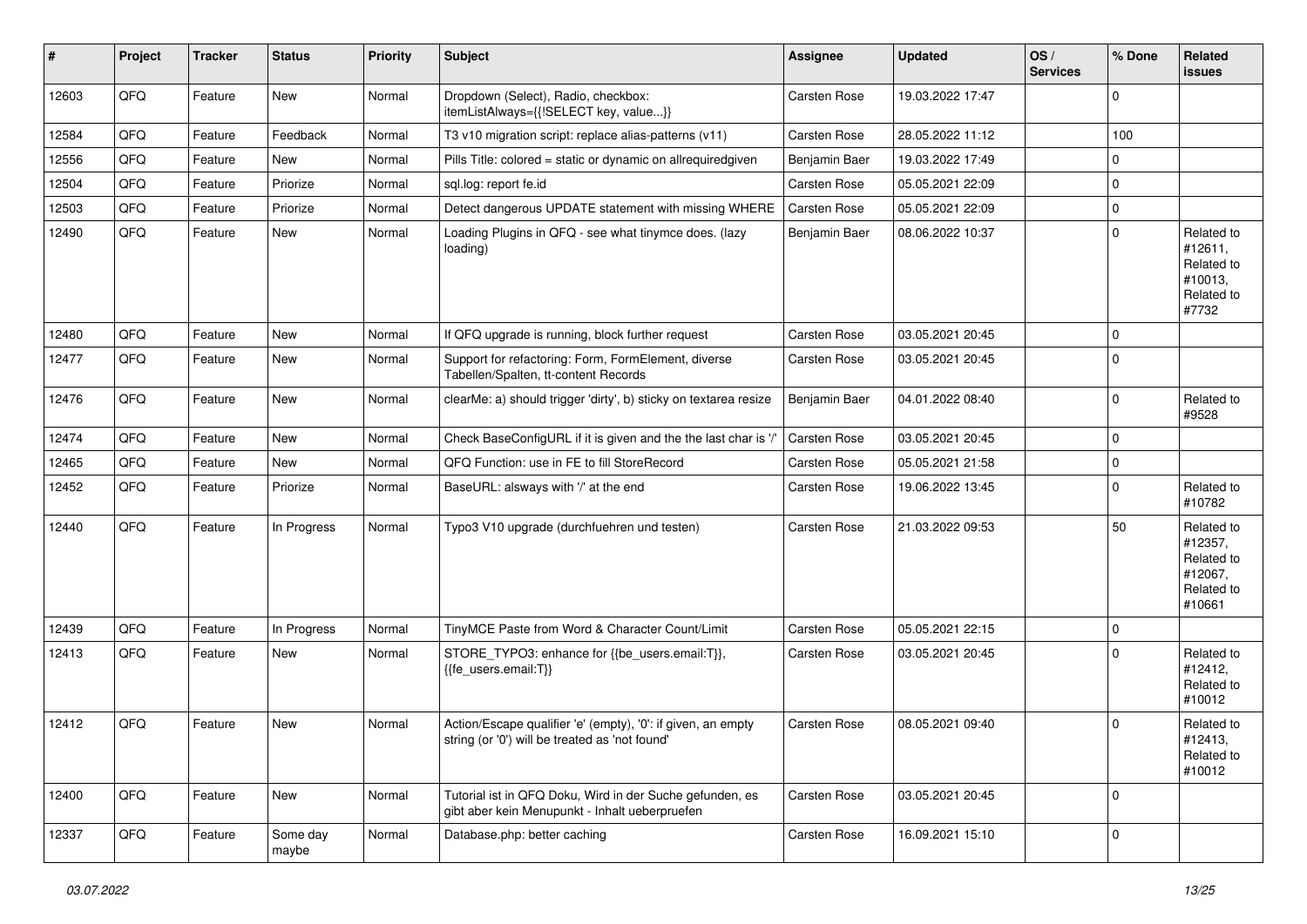| #     | Project | <b>Tracker</b> | <b>Status</b>     | <b>Priority</b> | <b>Subject</b>                                                                                       | Assignee                                               | <b>Updated</b>   | OS/<br><b>Services</b> | % Done      | Related<br><b>issues</b>                                                    |                      |
|-------|---------|----------------|-------------------|-----------------|------------------------------------------------------------------------------------------------------|--------------------------------------------------------|------------------|------------------------|-------------|-----------------------------------------------------------------------------|----------------------|
| 12330 | QFQ     | Feature        | New               | Normal          | Copy to input field / text area / TinyMCE                                                            | Carsten Rose                                           | 07.04.2021 09:01 |                        | $\mathbf 0$ |                                                                             |                      |
| 12315 | QFQ     | Feature        | Some day<br>maybe | Normal          | Form History (Diffs) / Backups                                                                       | Carsten Rose                                           | 16.09.2021 15:10 |                        | $\Omega$    |                                                                             |                      |
| 12269 | QFQ     | Feature        | New               | Normal          | 2FA - Login                                                                                          | Carsten Rose                                           | 03.05.2021 20:45 |                        | $\pmb{0}$   |                                                                             |                      |
| 12262 | QFQ     | Feature        | ToDo              | Normal          | Form buttons on top: more customable                                                                 | Enis Nuredini                                          | 17.06.2022 10:44 |                        | $\Omega$    | Related to<br>#13945, Has<br>duplicate<br>#4046, Has<br>duplicate<br>#10080 |                      |
| 12163 | QFQ     | Feature        | <b>New</b>        | Normal          | Checkbox: table wrap                                                                                 | Carsten Rose                                           | 03.05.2021 20:51 |                        | $\mathbf 0$ |                                                                             |                      |
| 12162 | QFQ     | Feature        | New               | Normal          | FE.type=sendmail: personalized mailing (several mails) via<br>template                               | Carsten Rose                                           | 03.05.2021 20:45 |                        | $\Omega$    |                                                                             |                      |
| 12156 | QFQ     | Feature        | <b>New</b>        | Normal          | Form: Optional disable 'leave page'                                                                  |                                                        | 03.05.2021 20:45 |                        | $\pmb{0}$   |                                                                             |                      |
| 12146 | QFQ     | Feature        | New               | Normal          | Autocron Job: Anzeigen wann der naechste Job ausgefuehrt<br>wird, resp das er nicht ausgefuehrt wird | <b>Carsten Rose</b>                                    | 15.03.2021 15:23 |                        | $\mathbf 0$ |                                                                             |                      |
| 12135 | QFQ     | Feature        | New               | Normal          | Subrecord: Notiz                                                                                     |                                                        | 24.04.2021 16:58 |                        | $\pmb{0}$   |                                                                             |                      |
| 12119 | QFQ     | Feature        | New               | Normal          | AS paged: error message missing if there ist no 'r' argument.                                        | Carsten Rose                                           | 03.05.2021 20:51 |                        | $\pmb{0}$   |                                                                             |                      |
| 12109 | QFQ     | Feature        | New               | Normal          | Donwload Link: Plain, SIP, Persistent Link, Peristent SIP -<br>new notation                          | Carsten Rose                                           | 03.05.2021 20:45 |                        | $\Omega$    | Related to<br>#12085                                                        |                      |
| 12039 | QFQ     | Feature        | New               | Normal          | Missing htmlSpecialChar() in pre processing on form submit                                           |                                                        | 18.02.2021 00:09 |                        | $\mathbf 0$ | Related to<br>#14320                                                        |                      |
| 12038 | QFQ     | Feature        | <b>New</b>        | Normal          | a) STORE_VAR: filenameOnlyStripUniq, b) SP:<br>QSTRIPUNIQ()                                          |                                                        | 17.02.2021 23:55 |                        | $\mathbf 0$ |                                                                             |                      |
| 12024 | QFQ     | Feature        | New               | Normal          | Excel Export: text columns by default decode<br>htmlspeciachar()                                     | Carsten Rose                                           | 17.02.2021 23:55 |                        | $\pmb{0}$   | Related to<br>#12022                                                        |                      |
| 12023 | QFQ     | Feature        | New               | Normal          | MySQL Stored Precdure: QDECODESPECIALCHAR()                                                          | Carsten Rose                                           | 16.02.2021 11:16 |                        | $\mathbf 0$ | Related to<br>#12022                                                        |                      |
| 11980 | QFQ     | Feature        | In Progress       | Normal          | protected verzeichnis MUSS geschützt werden                                                          | Carsten Rose                                           | 07.09.2021 13:30 |                        | $\pmb{0}$   |                                                                             |                      |
| 11955 | QFQ     | Feature        | New               | Normal          | subrecord: new title option to set <th> attributes - e.g. to<br/>customize tablesorter options.</th> | attributes - e.g. to<br>customize tablesorter options. | Carsten Rose     | 03.05.2021 20:47       |             | $\mathbf 0$                                                                 | Related to<br>#11775 |
| 11892 | QFQ     | Feature        | New               | Normal          | tablesorter: columns with links are hard to order - new<br>qualifier 'Y: <ord>'</ord>                | Enis Nuredini                                          | 23.03.2022 09:22 |                        | $\mathbf 0$ |                                                                             |                      |
| 11775 | QFQ     | Feature        | New               | Normal          | Subrecord Tooltip pro Feld                                                                           | Carsten Rose                                           | 18.12.2020 15:22 |                        | $\pmb{0}$   | Related to<br>#11955                                                        |                      |
| 11747 | QFQ     | Feature        | New               | Normal          | Maintenance Page with Redirect                                                                       | Carsten Rose                                           | 03.05.2021 20:47 |                        | $\mathbf 0$ | Related to<br>#11741                                                        |                      |
| 11716 | QFQ     | Feature        | New               | Normal          | Form an beliebiger Stelle im Report anzeigen                                                         |                                                        | 09.12.2020 09:47 |                        | 0           |                                                                             |                      |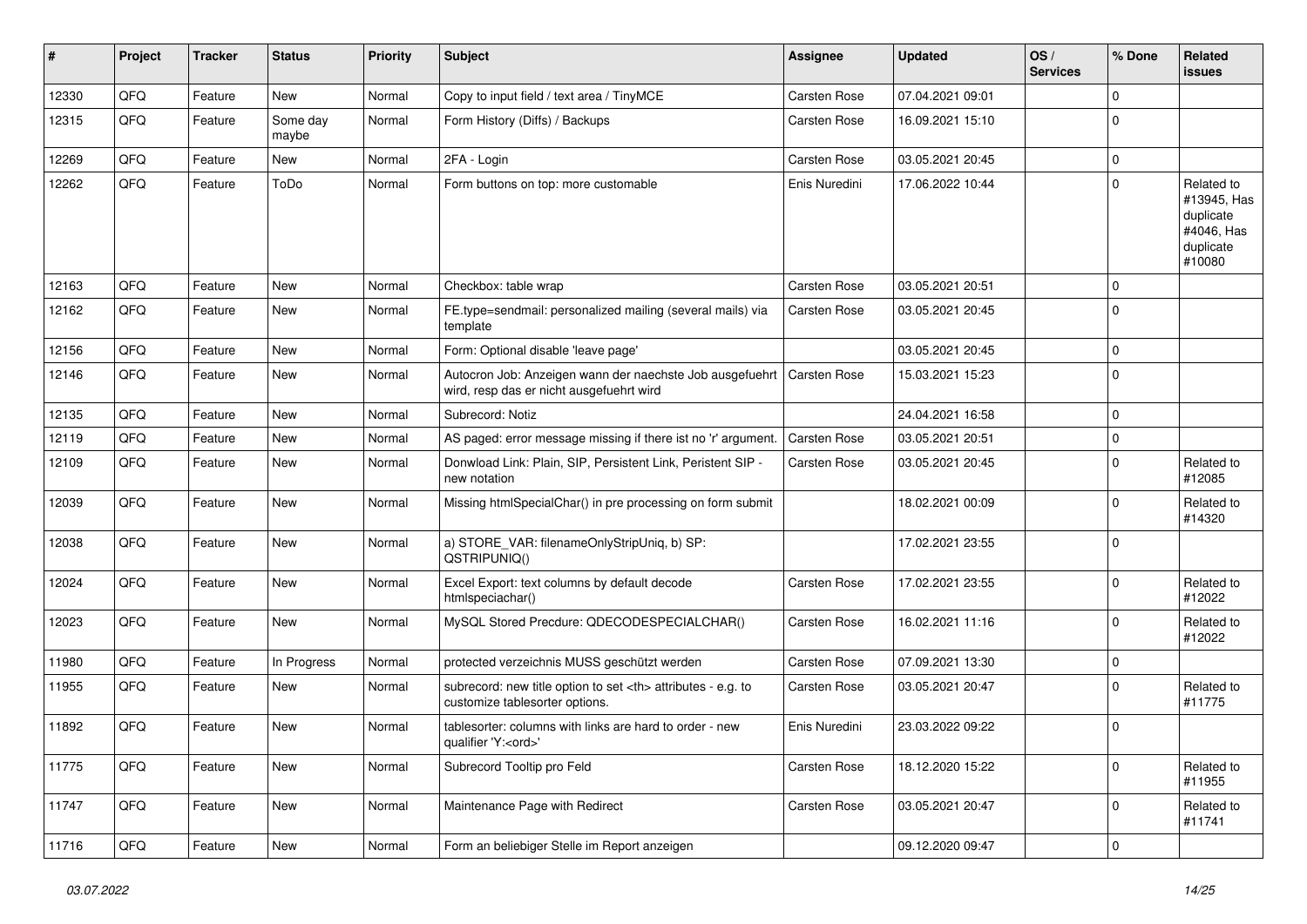| #     | Project | <b>Tracker</b> | <b>Status</b>     | <b>Priority</b> | <b>Subject</b>                                                       | Assignee            | <b>Updated</b>   | OS/<br><b>Services</b> | % Done      | Related<br><b>issues</b>                     |
|-------|---------|----------------|-------------------|-----------------|----------------------------------------------------------------------|---------------------|------------------|------------------------|-------------|----------------------------------------------|
| 11702 | QFQ     | Feature        | <b>New</b>        | Normal          | HTML Special Char makes no sense for 'allbut' if '&' is<br>forbidden | Carsten Rose        | 07.12.2021 16:35 |                        | $\Omega$    | Related to<br>#5112,<br>Related to<br>#14320 |
| 11535 | QFQ     | Feature        | <b>New</b>        | Normal          | Ability to create SQL columns in frontend QFQ forms                  |                     | 17.11.2020 12:11 |                        | $\mathbf 0$ |                                              |
| 11534 | QFQ     | Feature        | <b>New</b>        | Normal          | Report: Action on selected rows - Table batchprocessing<br>feature   |                     | 18.11.2020 08:15 |                        | $\mathbf 0$ |                                              |
| 11523 | QFQ     | Feature        | <b>New</b>        | Normal          | Mit dynamic Update erkennen, ob Upload gemacht wurde                 | <b>Carsten Rose</b> | 13.11.2020 15:07 |                        | $\mathbf 0$ | Related to<br>#9533                          |
| 11516 | QFQ     | Feature        | <b>New</b>        | Normal          | Multi Page Form (Previous/Next Buttons)                              | Carsten Rose        | 16.03.2021 17:52 |                        | $\pmb{0}$   |                                              |
| 11504 | QFQ     | Feature        | <b>New</b>        | Normal          | Dynamic Update: Button text update for 'Save',' Close' &<br>'Delete' | <b>Carsten Rose</b> | 12.11.2020 23:44 |                        | $\mathbf 0$ |                                              |
| 11460 | QFQ     | Feature        | <b>New</b>        | Normal          | Easier creation of changelog: gitchangelog                           | <b>Carsten Rose</b> | 12.06.2021 10:20 |                        | $\Omega$    | Related to<br>#13467                         |
| 11323 | QFQ     | Feature        | Some day<br>maybe | Normal          | Report Frontend Editor Modal + Codemirror                            | Carsten Rose        | 16.09.2021 15:10 |                        | $\mathbf 0$ | Related to<br>#11036                         |
| 11322 | QFQ     | Feature        | Some day<br>maybe | Normal          | Form Element JSON - (multiline parameter field)                      | Carsten Rose        | 16.09.2021 15:10 |                        | $\Omega$    |                                              |
| 11320 | QFQ     | Feature        | Priorize          | Normal          | Typo3 Version 10 support                                             | Carsten Rose        | 05.05.2021 22:09 |                        | $\mathbf 0$ |                                              |
| 11217 | QFQ     | Feature        | Some day<br>maybe | Normal          | <b>Extend Script Functionality</b>                                   | Carsten Rose        | 16.09.2021 15:10 |                        | $\mathbf 0$ |                                              |
| 11080 | QFQ     | Feature        | <b>New</b>        | Normal          | Send MQTT messages                                                   | <b>Carsten Rose</b> | 29.08.2020 19:49 |                        | $\mathbf 0$ |                                              |
| 11076 | QFQ     | Feature        | In Progress       | Normal          | SELECT  AS _websocket                                                | Carsten Rose        | 30.08.2020 17:49 |                        | $\pmb{0}$   |                                              |
| 11036 | QFQ     | Feature        | Some day<br>maybe | Normal          | inline report editor permissions                                     | Carsten Rose        | 16.09.2021 15:09 |                        | $\mathbf 0$ | Related to<br>#11323                         |
| 10996 | QFQ     | Feature        | <b>New</b>        | Normal          | Download video via sip: no seek                                      | Carsten Rose        | 12.08.2020 14:18 |                        | $\mathbf 0$ |                                              |
| 10979 | QFQ     | Feature        | New               | Normal          | Ajax Calls an API - dataReport                                       | Carsten Rose        | 11.05.2022 12:15 |                        | $\mathbf 0$ |                                              |
| 10976 | QFQ     | Feature        | <b>New</b>        | Normal          | Excel Export Verbesserungen                                          | Carsten Rose        | 06.08.2020 10:56 |                        | $\mathbf 0$ |                                              |
| 10874 | QFQ     | Feature        | <b>New</b>        | Normal          | Erstellen eines Foreign Keys in der Tabelle "FormElement"            |                     | 13.07.2020 10:11 |                        | $\mathbf 0$ |                                              |
| 10819 | QFQ     | Feature        | <b>New</b>        | Normal          | Persistent SIP - second try                                          | <b>Carsten Rose</b> | 29.06.2020 23:02 |                        | $\mathbf 0$ | Related to<br>#6261                          |
| 10793 | QFQ     | Feature        | In Progress       | Normal          | Update NPM Packages                                                  | Carsten Rose        | 07.09.2021 13:25 |                        | 30          |                                              |
| 10782 | QFQ     | Feature        | Feedback          | Normal          | Tiny MCE: Image Upload                                               | Enis Nuredini       | 16.05.2022 23:16 |                        | $\Omega$    | Related to<br>#12452                         |
| 10763 | QFQ     | Feature        | <b>New</b>        | Normal          | form accessed and submitted despite logout?                          |                     | 16.06.2020 11:43 |                        | $\pmb{0}$   |                                              |
| 10745 | QFQ     | Feature        | Some day<br>maybe | Normal          | Tablesorter Excel Export                                             | <b>Carsten Rose</b> | 16.09.2021 15:09 |                        | $\mathbf 0$ |                                              |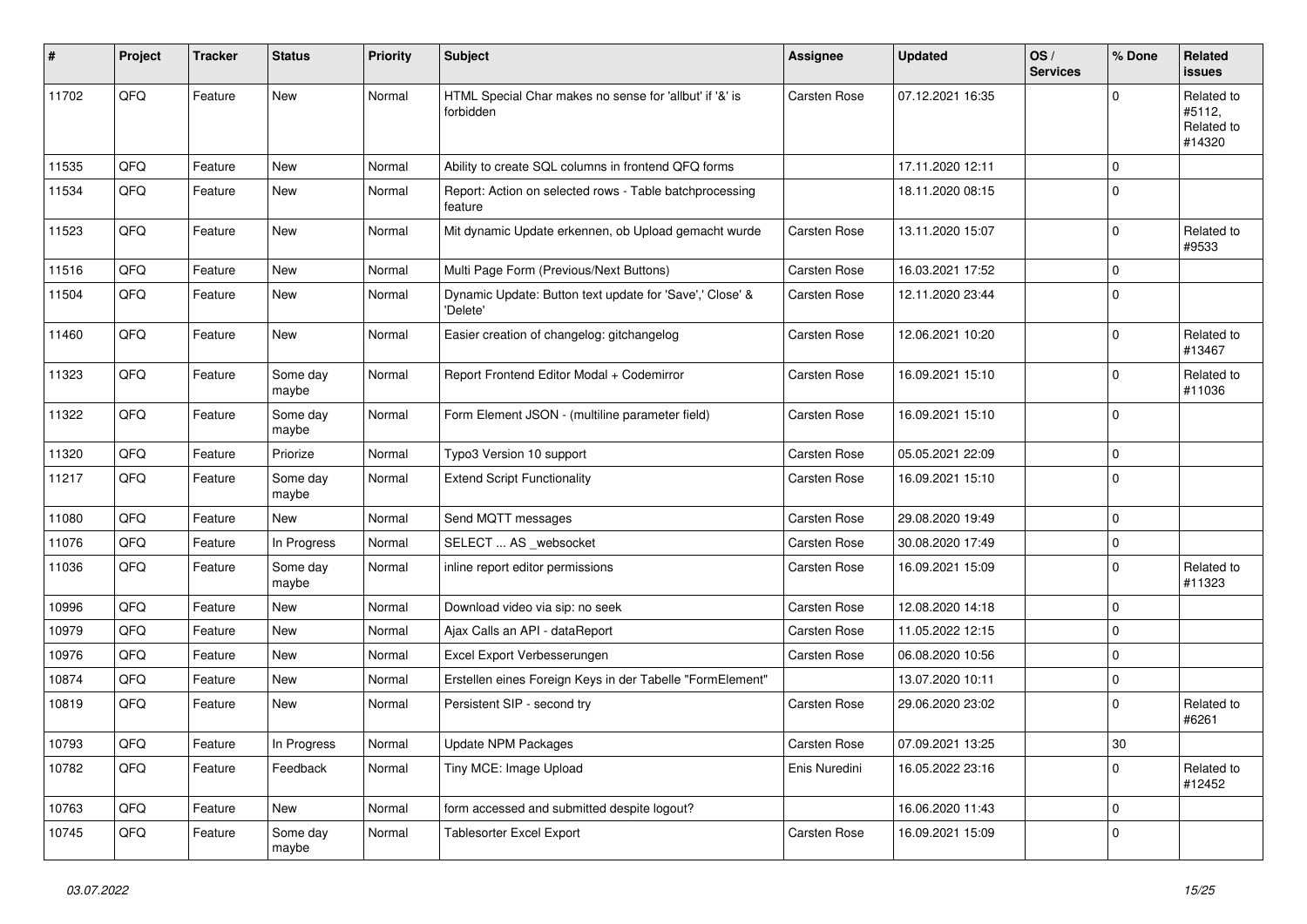| #     | Project | <b>Tracker</b> | <b>Status</b>     | <b>Priority</b> | <b>Subject</b>                                                                           | Assignee            | <b>Updated</b>   | OS/<br><b>Services</b> | % Done      | Related<br>issues                                                      |
|-------|---------|----------------|-------------------|-----------------|------------------------------------------------------------------------------------------|---------------------|------------------|------------------------|-------------|------------------------------------------------------------------------|
| 10738 | QFQ     | Feature        | Some day<br>maybe | Normal          | CORS headers for external API requests                                                   |                     | 10.06.2020 14:00 |                        | $\mathbf 0$ |                                                                        |
| 10716 | QFQ     | Feature        | Some day<br>maybe | Normal          | Business Logic mit Externen Skripten                                                     | Carsten Rose        | 16.09.2021 15:10 |                        | $\mathbf 0$ | Related to<br>#10713,<br>Related to<br>#8217                           |
| 10714 | QFQ     | Feature        | New               | Normal          | multi Table Form                                                                         | Carsten Rose        | 16.03.2021 18:44 |                        | $\mathbf 0$ |                                                                        |
| 10593 | QFQ     | Feature        | New               | Normal          | label2: text behind input element                                                        | <b>Carsten Rose</b> | 16.05.2020 10:57 |                        | $\mathbf 0$ |                                                                        |
| 10569 | QFQ     | Feature        | Priorize          | Normal          | link _blank more safe                                                                    | Enis Nuredini       | 25.03.2022 12:44 |                        | $\mathbf 0$ |                                                                        |
| 10463 | QFQ     | Feature        | New               | Normal          | Report_link: expliztes setzen von HTML Tags (Bedarf fuer<br>'data-selenium' & 'id')      | Enis Nuredini       | 23.03.2022 09:23 |                        | $\pmb{0}$   | Related to<br>#7648                                                    |
| 10443 | QFQ     | Feature        | In Progress       | Normal          | Konzept_api / _live                                                                      | Carsten Rose        | 07.05.2020 09:39 |                        | $\mathbf 0$ |                                                                        |
| 10384 | QFQ     | Feature        | New               | Normal          | Parameter Exchange QFQ Instances                                                         |                     | 07.05.2020 09:38 |                        | $\pmb{0}$   |                                                                        |
| 10345 | QFQ     | Feature        | New               | Normal          | Templates - Patterns QFQ Style                                                           |                     | 03.05.2021 21:01 |                        | $\mathbf 0$ | Related to<br>#10713                                                   |
| 10124 | QFQ     | Feature        | Feedback          | Normal          | qfq AAI-Login                                                                            | Karin Niffeler      | 07.05.2020 09:36 |                        | $\mathbf 0$ |                                                                        |
| 10119 | QFQ     | Feature        | <b>New</b>        | Normal          | Dropdown (selectlist) & TypeAhead: format and catagorize<br>list                         | Carsten Rose        | 07.05.2020 09:36 |                        | $\mathbf 0$ |                                                                        |
| 10116 | QFQ     | Feature        | Some day<br>maybe | Normal          | TypeAhead: Tag - show inside 'input' element                                             | Carsten Rose        | 16.09.2021 15:09 |                        | $\mathbf 0$ |                                                                        |
| 10115 | QFQ     | Feature        | New               | Normal          | TypeAhead: static list                                                                   | Carsten Rose        | 26.02.2020 16:42 |                        | 100         |                                                                        |
| 10095 | QFQ     | Feature        | Some day<br>maybe | Normal          | Generic Gitlab Integration into QFQ                                                      | Carsten Rose        | 16.09.2021 15:10 |                        | $\mathbf 0$ |                                                                        |
| 10080 | QFQ     | Feature        | New               | Normal          | Popup on 'save' / 'close': configure dialog (answer<br>yes/no/cancle/)                   | Carsten Rose        | 28.03.2021 20:52 |                        | $\mathbf 0$ | Is duplicate<br>of #12262                                              |
| 10015 | QFQ     | Feature        | Priorize          | Normal          | Monospace in Textarea                                                                    | Carsten Rose        | 03.02.2020 13:40 |                        | $\mathbf 0$ |                                                                        |
| 10014 | QFQ     | Feature        | New               | Normal          | Manual.rst: describe behaviour and process order of<br>fillStoreVar, slaveId, sqlBefore, | Carsten Rose        | 01.02.2020 22:31 |                        | $\mathbf 0$ |                                                                        |
| 10013 | QFQ     | Feature        | Some day<br>maybe | Normal          | FE.typ=editor: CodeMirror                                                                | Carsten Rose        | 08.06.2022 10:37 |                        | $\mathbf 0$ | Related to<br>#12611,<br>Related to<br>#12490,<br>Related to<br>#7732  |
| 10012 | QFQ     | Feature        | Priorize          | Normal          | redirectAllMailTo: {{beEmail:T}}                                                         | Carsten Rose        | 08.05.2021 09:54 |                        | $\mathbf 0$ | Related to<br>#12412,<br>Related to<br>#12413,<br>Related to<br>#10011 |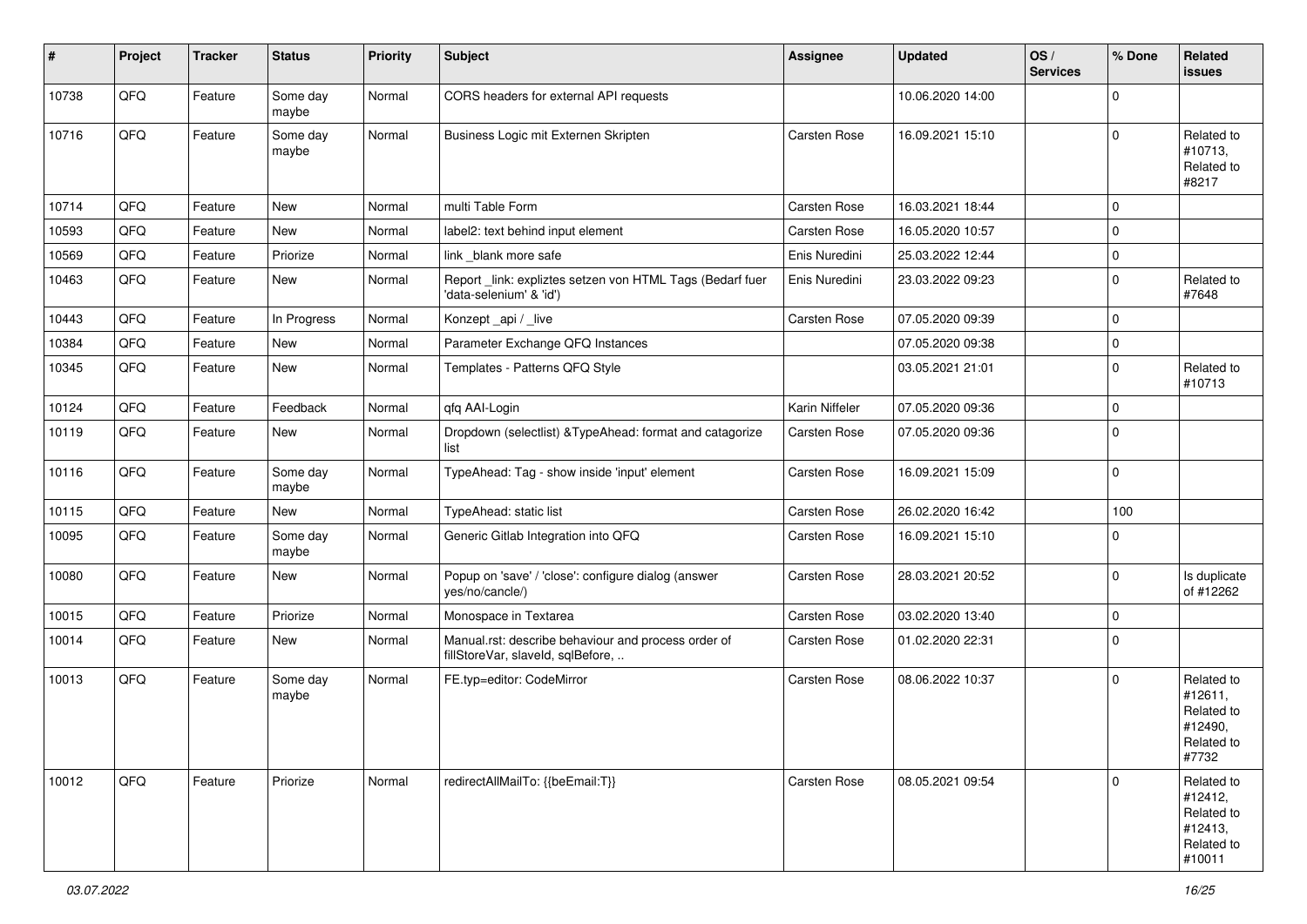| #     | <b>Project</b> | <b>Tracker</b> | <b>Status</b>     | Priority | Subject                                                                                                                               | Assignee      | <b>Updated</b>   | OS/<br><b>Services</b> | % Done      | <b>Related</b><br><b>issues</b>                                      |
|-------|----------------|----------------|-------------------|----------|---------------------------------------------------------------------------------------------------------------------------------------|---------------|------------------|------------------------|-------------|----------------------------------------------------------------------|
| 10011 | QFQ            | Feature        | Priorize          | Normal   | Offer new STORE_TYPO3 Variable 'beUser', 'beEmail'                                                                                    | Carsten Rose  | 08.05.2021 09:51 |                        | $\Omega$    | Related to<br>#10012,<br>Related to<br>#12511                        |
| 10005 | QFQ            | Feature        | Priorize          | Normal   | Report / special column name:  AS calendar                                                                                            | Carsten Rose  | 03.06.2020 17:28 |                        | $\Omega$    |                                                                      |
| 10003 | QFQ            | Feature        | Priorize          | Normal   | fieldset: stronger visualize group                                                                                                    | Benjamin Baer | 12.02.2020 08:13 |                        | $\Omega$    |                                                                      |
| 9983  | QFQ            | Feature        | <b>New</b>        | Normal   | Report Notation: new keyword 'range'                                                                                                  | Carsten Rose  | 01.02.2020 15:55 |                        | $\mathbf 0$ |                                                                      |
| 9968  | QFQ            | Feature        | Priorize          | Normal   | Tooltip in Links for Developer                                                                                                        | Carsten Rose  | 01.02.2020 23:17 |                        | $\mathbf 0$ |                                                                      |
| 9928  | QFQ            | Feature        | Priorize          | Normal   | SpecialColumnName: a) Deprecated: ' AS "_+tag " ', b)<br>New: ' AS "_ <tag1><tag2>" '</tag2></tag1>                                   | Carsten Rose  | 01.02.2020 23:17 |                        | $\mathbf 0$ | Related to<br>#9929                                                  |
| 9927  | QFQ            | Feature        | <b>New</b>        | Normal   | QFQ Update: a) Update nur machen wenn BE User<br>eingeloggt ist., b) Bei Fehler genaue Meldung welcher<br>Updateschritt Probleme hat. | Carsten Rose  | 22.01.2020 12:59 |                        | $\mathbf 0$ |                                                                      |
| 9900  | QFQ            | Feature        | Priorize          | Normal   | Generic API Call: tt-content record >> JSON                                                                                           | Carsten Rose  | 01.02.2020 10:13 |                        | $\mathbf 0$ |                                                                      |
| 9853  | QFQ            | Feature        | New               | Normal   | Check das SQL / QFQ / Mail Logfile geschrieben wird                                                                                   |               | 09.01.2020 11:15 |                        | $\mathbf 0$ |                                                                      |
| 9811  | QFQ            | Feature        | New               | Normal   | Report: tag every n'th row                                                                                                            | Carsten Rose  | 01.02.2020 23:22 |                        | $\mathbf 0$ |                                                                      |
| 9781  | QFQ            | Feature        | <b>New</b>        | Normal   | Button: CSS class to make buttons smaller                                                                                             | Carsten Rose  | 01.02.2020 23:22 |                        | $\mathbf 0$ |                                                                      |
| 9777  | QFQ            | Feature        | New               | Normal   | Logging QFQ Variables                                                                                                                 | Carsten Rose  | 16.12.2019 17:17 |                        | $\mathbf 0$ |                                                                      |
| 9707  | QFQ            | Feature        | New               | Normal   | SIP security: encode pageld and check pageld on decode                                                                                | Carsten Rose  | 01.02.2020 23:22 |                        | $\mathbf 0$ |                                                                      |
| 9706  | QFQ            | Feature        | New               | Normal   | Multi File Upload (hidden template group)                                                                                             | Carsten Rose  | 01.02.2020 23:22 |                        | $\Omega$    | Related to<br>#7521,<br>Related to<br>#5562.<br>Related to<br>#13330 |
| 9704  | QFQ            | Feature        | Some day<br>maybe | Normal   | Thumbnails Generieren beim Splitten von PDF Files                                                                                     | Carsten Rose  | 11.12.2019 16:01 |                        | $\Omega$    |                                                                      |
| 9668  | QFQ            | Feature        | Priorize          | Normal   | Form.mode: rename 'hidden' to 'hide'                                                                                                  | Carsten Rose  | 05.05.2021 22:14 |                        | $\mathbf 0$ | Related to<br>#6437                                                  |
| 9602  | QFQ            | Feature        | <b>New</b>        | Normal   | Form definition as JSON                                                                                                               | Carsten Rose  | 01.02.2020 23:21 |                        | $\mathbf 0$ | Related to<br>#9600                                                  |
| 9579  | QFQ            | Feature        | Some day<br>maybe | Normal   | Multiform with Process Row                                                                                                            | Carsten Rose  | 11.12.2019 16:01 |                        | $\mathbf 0$ |                                                                      |
| 9537  | QFQ            | Feature        | New               | Normal   | FormEditor: Edit fieldset in FrontEnd                                                                                                 | Carsten Rose  | 01.02.2020 23:22 |                        | $\mathbf 0$ |                                                                      |
| 9394  | QFQ            | Feature        | Priorize          | Normal   | REST: allow for non numerical ids in get requests                                                                                     | Carsten Rose  | 05.05.2021 22:10 |                        | $\mathbf 0$ |                                                                      |
| 9352  | QFQ            | Feature        | New               | Normal   | FE 'Native' fire slaveld, sqlAfter, sqlIns                                                                                            | Carsten Rose  | 01.02.2020 23:22 |                        | $\mathbf 0$ |                                                                      |
| 9348  | QFQ            | Feature        | New               | Normal   | defaultThumbnailSize: pre render thumbnails                                                                                           | Carsten Rose  | 12.06.2021 09:05 |                        | $\mathbf 0$ |                                                                      |
| 9346  | QFQ            | Feature        | Priorize          | Normal   | beforeSave: check if an upload is given                                                                                               | Carsten Rose  | 11.06.2021 21:18 |                        | $\mathbf 0$ |                                                                      |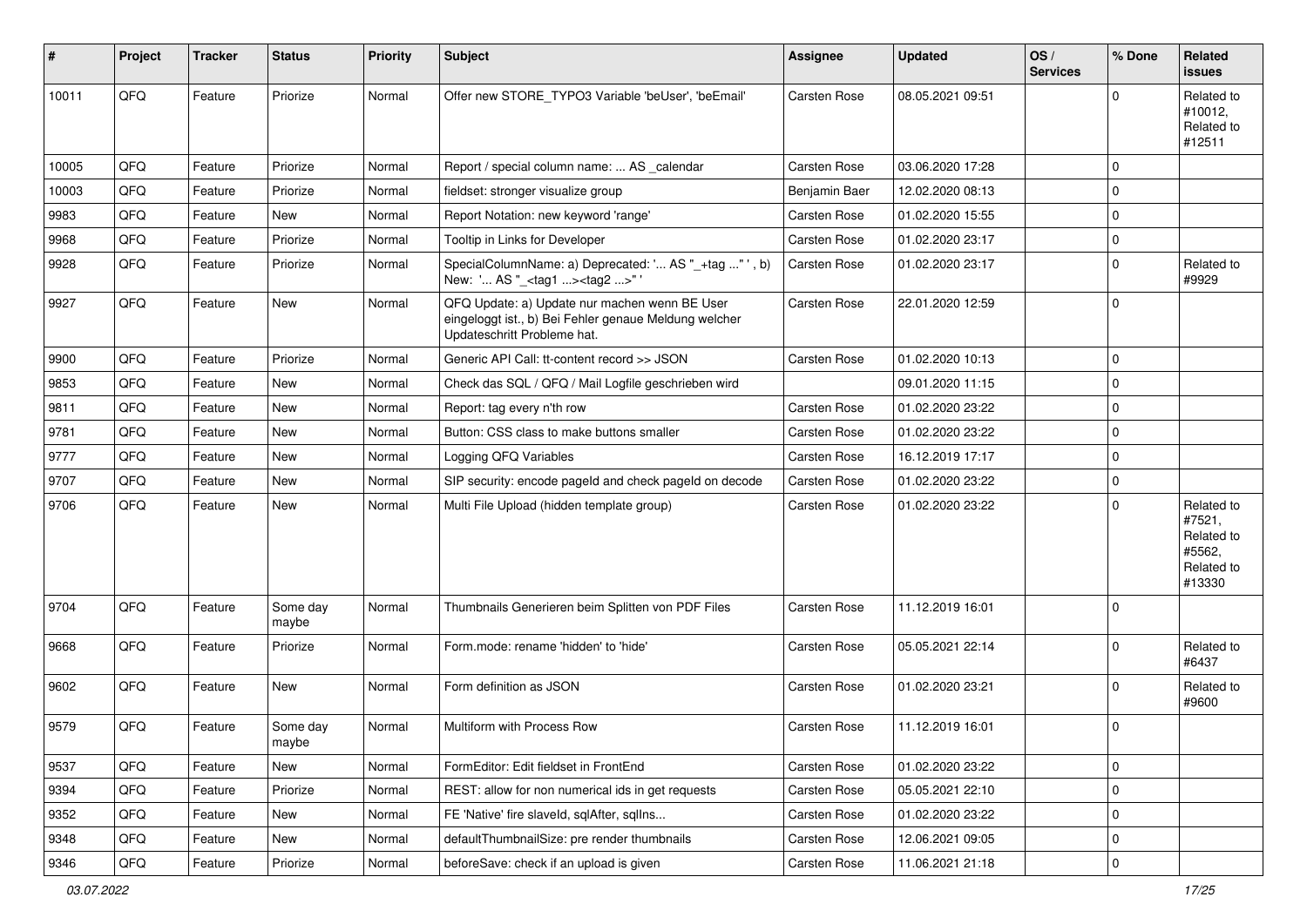| ∦    | Project | <b>Tracker</b> | <b>Status</b>     | <b>Priority</b> | <b>Subject</b>                                                                                         | Assignee            | <b>Updated</b>   | OS/<br><b>Services</b> | % Done      | Related<br><b>issues</b> |
|------|---------|----------------|-------------------|-----------------|--------------------------------------------------------------------------------------------------------|---------------------|------------------|------------------------|-------------|--------------------------|
| 9221 | QFQ     | Feature        | New               | Normal          | typeAhead: Zeichenlimite ausschalten                                                                   | Carsten Rose        | 29.06.2022 22:36 |                        | $\mathbf 0$ |                          |
| 9208 | QFQ     | Feature        | <b>New</b>        | Normal          | Manage 'recent' records                                                                                | Carsten Rose        | 01.02.2020 23:22 |                        | $\mathbf 0$ |                          |
| 9136 | QFQ     | Feature        | <b>New</b>        | Normal          | Create ZIP files with dynamic PDFs                                                                     | Carsten Rose        | 01.02.2020 23:22 |                        | $\mathbf 0$ |                          |
| 9135 | QFQ     | Feature        | Priorize          | Normal          | Progress Bar generic / replace old hourglass download<br>popup                                         | Benjamin Baer       | 03.01.2022 07:43 |                        | $\mathbf 0$ |                          |
| 9130 | QFQ     | Feature        | Some day<br>maybe | Normal          | tablesorter: Automatic Row numbering / Zeilenummer                                                     | Benjamin Baer       | 01.02.2020 23:22 |                        | $\Omega$    |                          |
| 9129 | QFQ     | Feature        | <b>New</b>        | Normal          | sqlValidate: Message as notification, not as error                                                     | <b>Carsten Rose</b> | 01.02.2020 23:22 |                        | $\mathbf 0$ | Related to<br>#9128      |
| 9128 | QFQ     | Feature        | New               | Normal          | Error Message: not replaced variables- a) replace back to<br>'{{', b) underline                        | Carsten Rose        | 01.02.2020 23:22 |                        | $\Omega$    | Related to<br>#9129      |
| 8975 | QFQ     | Feature        | New               | Normal          | Report Notation: 2.0                                                                                   | Carsten Rose        | 01.02.2020 23:22 |                        | $\Omega$    | Related to<br>#8963      |
| 8963 | QFQ     | Feature        | Priorize          | Normal          | Setting values in a store: flexible way                                                                | Carsten Rose        | 05.05.2021 22:10 |                        | $\mathbf 0$ | Related to<br>#8975      |
| 8894 | QFQ     | Feature        | Some day<br>maybe | Normal          | Documentation Tags Usable in QFQ Application                                                           | Carsten Rose        | 11.12.2019 16:01 |                        | $\Omega$    |                          |
| 8892 | QFQ     | Feature        | Some day<br>maybe | Normal          | Display and Edit SQL Comments in Form Editor                                                           | Carsten Rose        | 11.12.2019 16:01 |                        | $\Omega$    |                          |
| 8806 | QFQ     | Feature        | <b>New</b>        | Normal          | SQL Function nl2br                                                                                     | Carsten Rose        | 01.02.2020 23:22 |                        | $\mathbf 0$ |                          |
| 8719 | QFQ     | Feature        | New               | Normal          | extraButtonLock: add support for 0/1                                                                   | Carsten Rose        | 01.02.2020 23:22 |                        | 0           |                          |
| 8702 | QFQ     | Feature        | New               | Normal          | Load Record which is locked: missing user info                                                         | Carsten Rose        | 11.12.2019 16:16 |                        | $\Omega$    | Related to<br>#9789      |
| 8586 | QFQ     | Feature        | Some day<br>maybe | Normal          | QFQ: Enhance Error message for 'record not found'                                                      | Carsten Rose        | 16.09.2021 15:10 |                        | $\mathbf 0$ |                          |
| 8585 | QFQ     | Feature        | Priorize          | Normal          | Enhance Error message for 'unknown form'                                                               | Carsten Rose        | 01.02.2020 10:13 |                        | $\mathbf 0$ |                          |
| 8584 | QFQ     | Feature        | Priorize          | Normal          | FE 'Action' - never assign to Container (except Template<br>Group)                                     | Carsten Rose        | 01.02.2020 10:13 |                        | $\Omega$    |                          |
| 8522 | QFQ     | Feature        | Some day<br>maybe | Normal          | build QFQ - npm warnings                                                                               | Benjamin Baer       | 01.02.2020 23:19 |                        | 50          |                          |
| 8520 | QFQ     | Feature        | Some day<br>maybe | Normal          | Bring QFQ to Composer                                                                                  | Carsten Rose        | 16.09.2021 15:10 |                        | $\mathbf 0$ |                          |
| 8336 | QFQ     | Feature        | New               | Normal          | Form > modified > Close New: a) Optional disable popup, b)<br>custom text, c) mode on save: close stay | Carsten Rose        | 01.02.2020 23:22 |                        | $\mathbf 0$ | Related to<br>#8335      |
| 8277 | QFQ     | Feature        | Priorize          | Normal          | fe.parameter.default=                                                                                  | Carsten Rose        | 01.02.2020 23:17 |                        | $\mathbf 0$ | Related to<br>#8113      |
| 8217 | QFQ     | Feature        | New               | Normal          | if-elseif-else construct                                                                               | Carsten Rose        | 16.03.2021 18:41 |                        | $\mathbf 0$ | Related to<br>#10716     |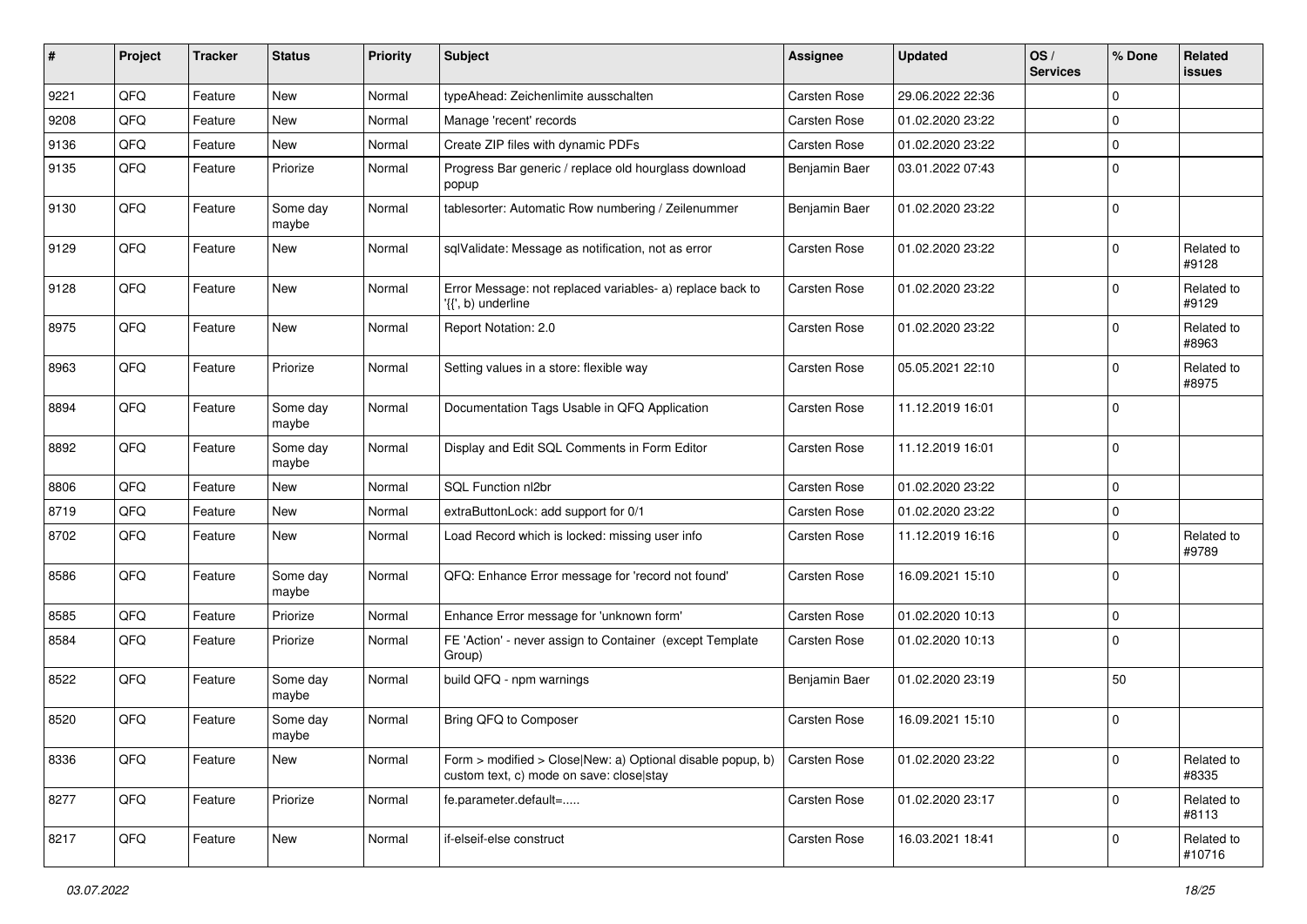| $\pmb{\#}$ | Project | <b>Tracker</b> | <b>Status</b>     | <b>Priority</b> | <b>Subject</b>                                                             | Assignee      | <b>Updated</b>   | OS/<br><b>Services</b> | % Done      | Related<br><b>issues</b>                                               |
|------------|---------|----------------|-------------------|-----------------|----------------------------------------------------------------------------|---------------|------------------|------------------------|-------------|------------------------------------------------------------------------|
| 8187       | QFQ     | Feature        | New               | Normal          | Subrecord: enable/hide new button - make new/edit/delete<br>customizeable. | Carsten Rose  | 06.03.2021 18:44 |                        | $\Omega$    | Related to<br>#11326                                                   |
| 8101       | QFQ     | Feature        | Some day<br>maybe | Normal          | Password hash: support further hashing methods                             | Carsten Rose  | 16.09.2021 15:10 |                        | $\mathbf 0$ |                                                                        |
| 8089       | QFQ     | Feature        | New               | Normal          | Copy/Paste for FormElements                                                | Carsten Rose  | 01.02.2020 23:22 |                        | $\mathbf 0$ |                                                                        |
| 8056       | QFQ     | Feature        | Some day<br>maybe | Normal          | Termin Organisation (Reservation)                                          |               | 01.02.2020 23:19 |                        | $\Omega$    | Related to<br>#8658                                                    |
| 8044       | QFQ     | Feature        | Priorize          | Normal          | Transaction: a) Form, b) Report                                            | Carsten Rose  | 05.05.2021 22:14 |                        | $\mathbf 0$ | Related to<br>#8043                                                    |
| 8034       | QFQ     | Feature        | Priorize          | Normal          | FormElement 'data': 22.22.2222 should not be accepted                      | Carsten Rose  | 01.02.2020 10:13 |                        | $\mathbf 0$ |                                                                        |
| 7965       | QFQ     | Feature        | Priorize          | Normal          | Input type 'text' with visual format - currency                            | Benjamin Baer | 03.01.2022 07:45 |                        | $\Omega$    |                                                                        |
| 7924       | QFQ     | Feature        | New               | Normal          | Radio/Checkbox with Tooltip                                                | Carsten Rose  | 01.02.2020 23:22 |                        | $\mathbf 0$ |                                                                        |
| 7921       | QFQ     | Feature        | Some day<br>maybe | Normal          | Rest API Export: URL kuerzer machen                                        |               | 01.02.2020 23:19 |                        | $\Omega$    |                                                                        |
| 7920       | QFQ     | Feature        | New               | Normal          | FE: Syntax Highlight, Zeinlenumbruch                                       | Carsten Rose  | 01.02.2020 10:03 |                        | $\mathbf 0$ |                                                                        |
| 7812       | QFQ     | Feature        | New               | Normal          | FE 'Subrecord' - new option 'subrecordShowFilter',<br>'subrecordPaging'    | Carsten Rose  | 01.02.2020 23:22 |                        | $\Omega$    |                                                                        |
| 7732       | QFQ     | Feature        | Some day<br>maybe | Normal          | Javascript: Lazy Loading der add on libs                                   | Benjamin Baer | 08.06.2022 10:38 |                        | $\Omega$    | Related to<br>#12611,<br>Related to<br>#12490,<br>Related to<br>#10013 |
| 7730       | QFQ     | Feature        | Priorize          | Normal          | SELECT Box: title in between                                               | Benjamin Baer | 01.02.2020 23:22 |                        | $\mathbf 0$ |                                                                        |
| 7683       | QFQ     | Feature        | New               | Normal          | Special column names in '{{ SELECT  AS _link }}' should<br>be detected     | Carsten Rose  | 01.02.2020 23:21 |                        | $\mathbf 0$ |                                                                        |
| 7681       | QFQ     | Feature        | New               | Normal          | Optional switch off 'check for modified record'                            | Carsten Rose  | 01.02.2020 23:21 |                        | $\mathbf 0$ |                                                                        |
| 7660       | QFQ     | Feature        | New               | Normal          | IMAP: import mails to DB, move / delete mails                              | Carsten Rose  | 01.02.2020 09:52 |                        | $\Omega$    |                                                                        |
| 7630       | QFQ     | Feature        | Priorize          | Normal          | detailed error message for simple upload                                   | Carsten Rose  | 01.02.2020 10:13 |                        | 0           |                                                                        |
| 7522       | QFQ     | Feature        | Priorize          | Normal          | Inserting default index.html to folder (Avoid Apache<br>Indexing)          | Carsten Rose  | 01.02.2020 10:13 |                        | $\mathbf 0$ |                                                                        |
| 7521       | QFQ     | Feature        | New               | Normal          | TemplateGroup: fe.type=upload                                              | Carsten Rose  | 01.02.2020 23:21 |                        | $\mathbf 0$ | Related to<br>#9706                                                    |
| 7520       | QFQ     | Feature        | New               | Normal          | QR Code:  AS _qr ( AS _link)                                               | Carsten Rose  | 01.02.2020 23:22 |                        | $\mathbf 0$ |                                                                        |
| 7519       | QFQ     | Feature        | New               | Normal          | Select: Multi                                                              | Carsten Rose  | 01.02.2020 23:22 |                        | 0           |                                                                        |
| 7481       | QFQ     | Feature        | New               | Normal          | Detect 'BaseUrl' automatically                                             | Carsten Rose  | 01.02.2020 23:21 |                        | $\mathbf 0$ |                                                                        |
| 7480       | QFQ     | Feature        | New               | Normal          | Record History (Undo / Redo)                                               | Carsten Rose  | 11.12.2019 16:16 |                        | 0           | Related to<br>#2361                                                    |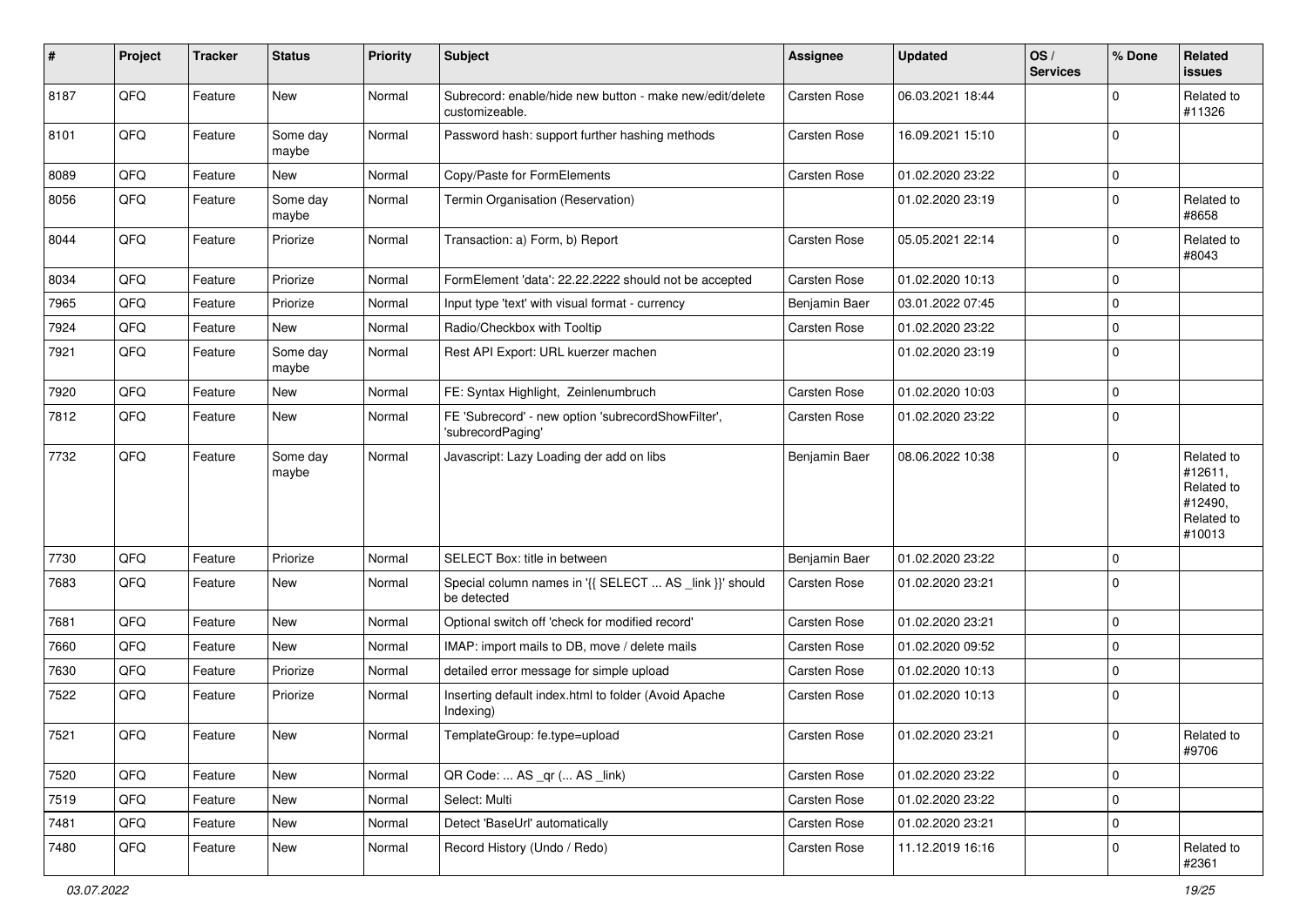| #    | Project | <b>Tracker</b> | <b>Status</b>     | <b>Priority</b> | <b>Subject</b>                                                                                 | <b>Assignee</b>     | <b>Updated</b>   | OS/<br><b>Services</b> | % Done      | Related<br><b>issues</b>  |
|------|---------|----------------|-------------------|-----------------|------------------------------------------------------------------------------------------------|---------------------|------------------|------------------------|-------------|---------------------------|
| 7453 | QFQ     | Feature        | Some day<br>maybe | Normal          | import / export forms QFQ                                                                      | <b>Carsten Rose</b> | 16.09.2021 15:10 |                        | $\mathbf 0$ |                           |
| 7452 | QFQ     | Feature        | Some day<br>maybe | Normal          | automate deployment new QFQ version                                                            | <b>Carsten Rose</b> | 16.09.2021 15:10 |                        | $\mathbf 0$ |                           |
| 7342 | QFQ     | Feature        | New               | Normal          | add content $=$ hide this                                                                      | <b>Carsten Rose</b> | 01.02.2020 23:21 |                        | $\Omega$    |                           |
| 7336 | QFQ     | Feature        | Some day<br>maybe | Normal          | PDF Upload: disallow PDFs with specific Meta information                                       | <b>Carsten Rose</b> | 11.12.2019 16:01 |                        | $\mathbf 0$ |                           |
| 7290 | QFQ     | Feature        | Priorize          | Normal          | FormEditor: title as textarea if LEN(title)>60                                                 | Carsten Rose        | 01.02.2020 10:13 |                        | $\Omega$    | Blocked by<br>#7682       |
| 7280 | QFQ     | Feature        | New               | Normal          | recently used table                                                                            | Carsten Rose        | 01.02.2020 23:21 |                        | $\mathbf 0$ |                           |
| 7278 | QFQ     | Feature        | Some day<br>maybe | Normal          | Form: Wert vordefinieren der immer gesetzt wird                                                |                     | 02.05.2021 09:27 |                        | $\mathbf 0$ |                           |
| 7239 | QFQ     | Feature        | New               | Normal          | TinyMCE: html tag whitelist                                                                    | <b>Carsten Rose</b> | 01.02.2020 23:21 |                        | 0           | Related to<br>#14320      |
| 7229 | QFQ     | Feature        | Some day<br>maybe | Normal          | New FormElement.type: Button                                                                   |                     | 01.02.2021 12:32 |                        | $\Omega$    |                           |
| 7217 | QFQ     | Feature        | Priorize          | Normal          | Download: notice User if `_sip=?` is missing                                                   | <b>Carsten Rose</b> | 01.02.2020 10:13 |                        | $\mathbf 0$ |                           |
| 7175 | QFQ     | Feature        | New               | Normal          | Upload: md5 hash as filename                                                                   | <b>Carsten Rose</b> | 01.02.2020 23:21 |                        | $\mathbf 0$ |                           |
| 7119 | QFQ     | Feature        | New               | Normal          | Upload: scaleDownWidth, scaleDownHeight                                                        | <b>Carsten Rose</b> | 01.02.2020 23:21 |                        | $\mathbf 0$ |                           |
| 7109 | QFQ     | Feature        | New               | Normal          | Dynamic Updates: row/element hide                                                              | <b>Carsten Rose</b> | 01.02.2020 23:22 |                        | $\mathbf 0$ | Has<br>duplicate<br>#4081 |
| 7108 | QFQ     | Feature        | Some day<br>maybe | Normal          | QFQ Wrap Elements                                                                              |                     | 11.12.2019 16:01 |                        | $\Omega$    |                           |
| 7107 | QFQ     | Feature        | Some day<br>maybe | Normal          | Showcase Registration Tool: Anmeldung / Administration :<br>Liste Anmeldungen / Emaileinaldung | <b>Carsten Rose</b> | 11.12.2019 16:01 |                        | $\mathbf 0$ |                           |
| 7106 | QFQ     | Feature        | Some day<br>maybe | Normal          | Beispiel Nummerierung von Rows in Report                                                       |                     | 11.12.2019 16:01 |                        | $\mathbf 0$ |                           |
| 7105 | QFQ     | Feature        | Some day<br>maybe | Normal          | Beispiel wie man in einer zweiten Tabelle speichert.                                           |                     | 11.12.2019 16:01 |                        | $\mathbf 0$ |                           |
| 7104 | QFQ     | Feature        | Some day<br>maybe | Normal          | Manual: hint about escaping if '\r' appears in mail body                                       |                     | 11.12.2019 16:01 |                        | $\mathbf 0$ |                           |
| 7102 | QFG     | Feature        | New               | Normal          | Comment sign in report: '#' and '--'                                                           | Carsten Rose        | 01.02.2020 23:21 |                        | $\mathbf 0$ |                           |
| 7100 | QFQ     | Feature        | Some day<br>maybe | Normal          | Download: log access, max downloads, time limit                                                |                     | 01.02.2020 23:19 |                        | $\mathbf 0$ |                           |
| 7099 | QFQ     | Feature        | New               | Normal          | Redesign FormEditor                                                                            | Carsten Rose        | 01.02.2020 23:21 |                        | $\mathbf 0$ |                           |
| 6998 | QFG     | Feature        | Priorize          | Normal          | Form: with debug=on show column information as tooltip of<br>column label                      | Carsten Rose        | 01.02.2020 10:13 |                        | 0           |                           |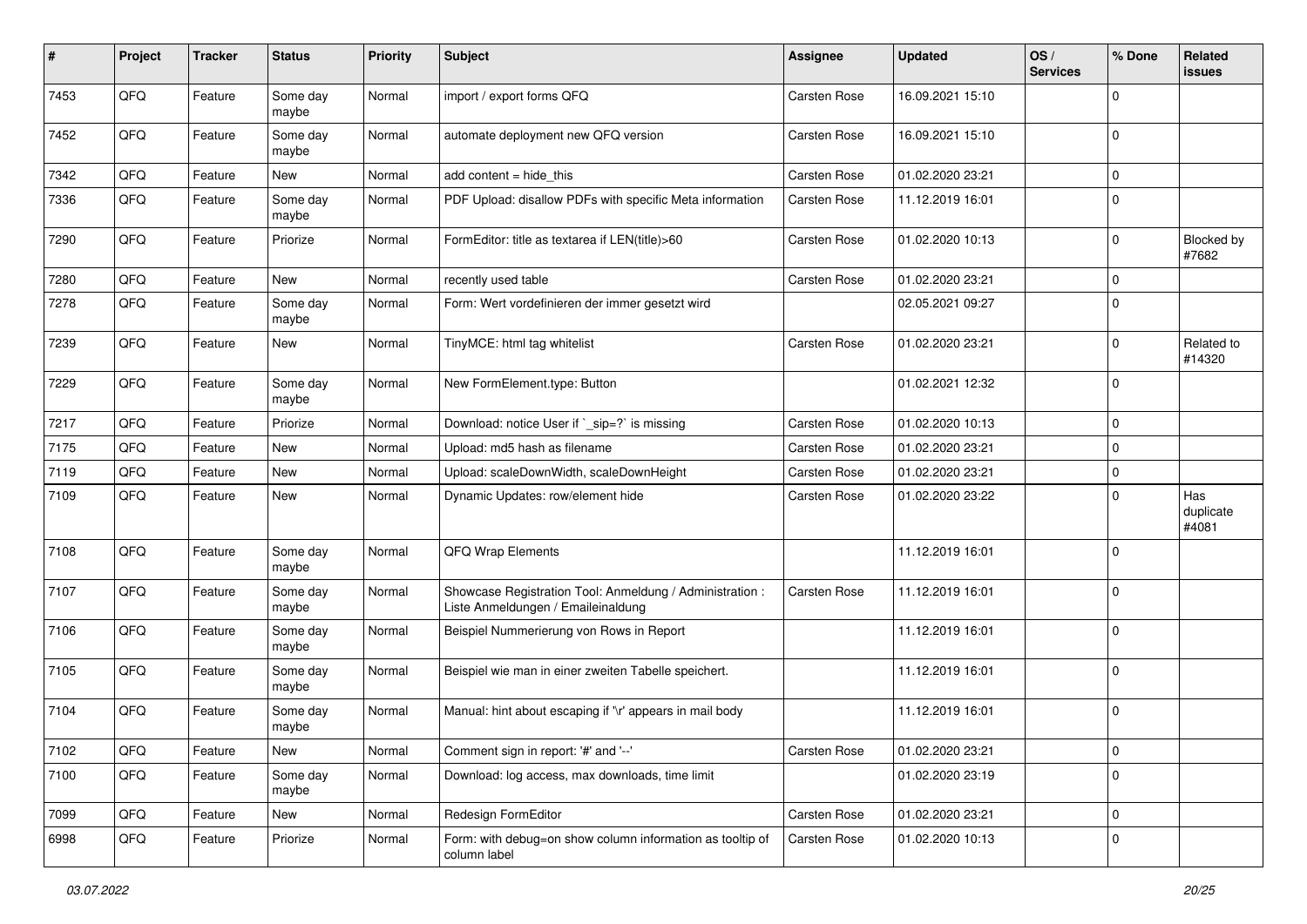| #    | <b>Project</b> | <b>Tracker</b> | <b>Status</b>     | <b>Priority</b> | <b>Subject</b>                                                                                                             | <b>Assignee</b>     | <b>Updated</b>   | OS/<br><b>Services</b> | % Done      | <b>Related</b><br><b>issues</b>             |
|------|----------------|----------------|-------------------|-----------------|----------------------------------------------------------------------------------------------------------------------------|---------------------|------------------|------------------------|-------------|---------------------------------------------|
| 6992 | QFQ            | Feature        | Some day<br>maybe | Normal          | DB exception: Syntax Highlight                                                                                             |                     | 11.12.2019 16:01 |                        | $\Omega$    | Related to<br>#5450                         |
| 6972 | QFQ            | Feature        | Some day<br>maybe | Normal          | Fabric Clipboard / cross browser tab                                                                                       | Benjamin Baer       | 01.02.2020 23:21 |                        | $\mathbf 0$ |                                             |
| 6970 | QFQ            | Feature        | Some dav<br>maybe | Normal          | tablesorter: default fuer 'sortReset' aendern von 'Ctrl' zu 'Alt'                                                          | Benjamin Baer       | 01.02.2020 23:21 |                        | $\Omega$    |                                             |
| 6870 | QFQ            | Feature        | Priorize          | Normal          | Click on '_link' triggers an API call                                                                                      | Benjamin Baer       | 03.01.2022 08:25 |                        | $\mathbf 0$ |                                             |
| 6855 | QFQ            | Feature        | New               | Normal          | With {{feUser:U}}!={{feUser:T}}: Save / Delete: only possible<br>with {{feUserSave:U}}='yes' and '{{feUserDelete:U}}='yes' | Carsten Rose        | 01.02.2020 23:21 |                        | $\mathbf 0$ |                                             |
| 6801 | QFQ            | Feature        | Priorize          | Normal          | Fabric: Maximize / Fulllscreen                                                                                             | Benjamin Baer       | 21.03.2022 09:56 |                        | $\mathbf 0$ |                                             |
| 6765 | QFQ            | Feature        | New               | Normal          | Moeglichkeit via QFQ eigene Logs zu schreiben                                                                              | Carsten Rose        | 01.02.2020 23:21 |                        | $\mathbf 0$ |                                             |
| 6723 | QFQ            | Feature        | <b>New</b>        | Normal          | Report QFQ Installation and Version                                                                                        | Carsten Rose        | 12.06.2021 09:07 |                        | $\mathbf 0$ |                                             |
| 6715 | QFQ            | Feature        | Some dav<br>maybe | Normal          | Code-Refactoring: dbArray vereinheitlichen                                                                                 | <b>Carsten Rose</b> | 11.12.2019 16:02 |                        | $\Omega$    |                                             |
| 6704 | QFQ            | Feature        | Some dav<br>maybe | Normal          | Upload Mode: Bilder in Notizen rechts sollen aktuellen<br>Upload repräsentieren.                                           |                     | 01.02.2020 23:19 |                        | $\mathbf 0$ | Related to<br>#3264                         |
| 6609 | QFQ            | Feature        | New               | Normal          | Formlet: JSON API erweitern                                                                                                | Carsten Rose        | 01.02.2020 23:21 |                        | 50          |                                             |
| 6602 | QFQ            | Feature        | New               | Normal          | Formlet: in Report auf Mausklick ein mini-form oeffnen                                                                     | <b>Carsten Rose</b> | 11.12.2019 16:16 |                        | $\Omega$    |                                             |
| 6594 | QFQ            | Feature        | New               | Normal          | Excel: on download, check if there is a valid sip                                                                          | <b>Carsten Rose</b> | 01.02.2020 23:21 |                        | $\mathbf 0$ |                                             |
| 6515 | QFQ            | Feature        | Some day<br>maybe | Normal          | Formular: Felder dynamisch ein/ausblenden                                                                                  |                     | 11.12.2019 16:02 |                        | $\mathbf 0$ |                                             |
| 6437 | QFQ            | Feature        | <b>New</b>        | Normal          | Neuer Mode Button bei FormElementen                                                                                        | <b>Carsten Rose</b> | 01.02.2020 23:21 |                        | $\Omega$    | Related to<br>#9668,<br>Blocked by<br>#9678 |
| 6299 | QFQ            | Feature        | Some day<br>maybe | Normal          | Attack detection: log table with invalid SIP access                                                                        |                     | 11.12.2019 16:02 |                        | $\Omega$    | Related to<br>#3947                         |
| 6292 | QFQ            | Feature        | <b>New</b>        | Normal          | Download: File speichern mit Hash aber original Filename in<br>der Datenbank vermerken fuer Downloads                      | Carsten Rose        | 01.02.2020 23:21 |                        | $\mathbf 0$ |                                             |
| 6289 | QFQ            | Feature        | <b>New</b>        | Normal          | Form: Log                                                                                                                  | <b>Carsten Rose</b> | 01.02.2020 23:21 |                        | $\mathbf 0$ |                                             |
| 6288 | QFQ            | Feature        | Some day<br>maybe | Normal          | Best Practice: Erklaeren wie man ein Formular ganz in<br>'weiss' erstellen kann                                            |                     | 11.12.2019 16:02 |                        | $\mathbf 0$ |                                             |
| 6261 | QFQ            | Feature        | New               | Normal          | <b>Persistent SIP</b>                                                                                                      | Carsten Rose        | 12.06.2021 09:07 |                        | $\Omega$    | Related to<br>#10819                        |
| 6250 | QFQ            | Feature        | In Progress       | Normal          | Enhance layout: a) Subrecord, b) Subrecord-Title                                                                           | <b>Carsten Rose</b> | 01.02.2020 23:22 |                        | $\mathbf 0$ | Related to<br>#5391                         |
| 6224 | QFQ            | Feature        | Priorize          | Normal          | Dynamic update: fade in/out fields                                                                                         | Benjamin Baer       | 21.03.2022 09:50 |                        | $\Omega$    |                                             |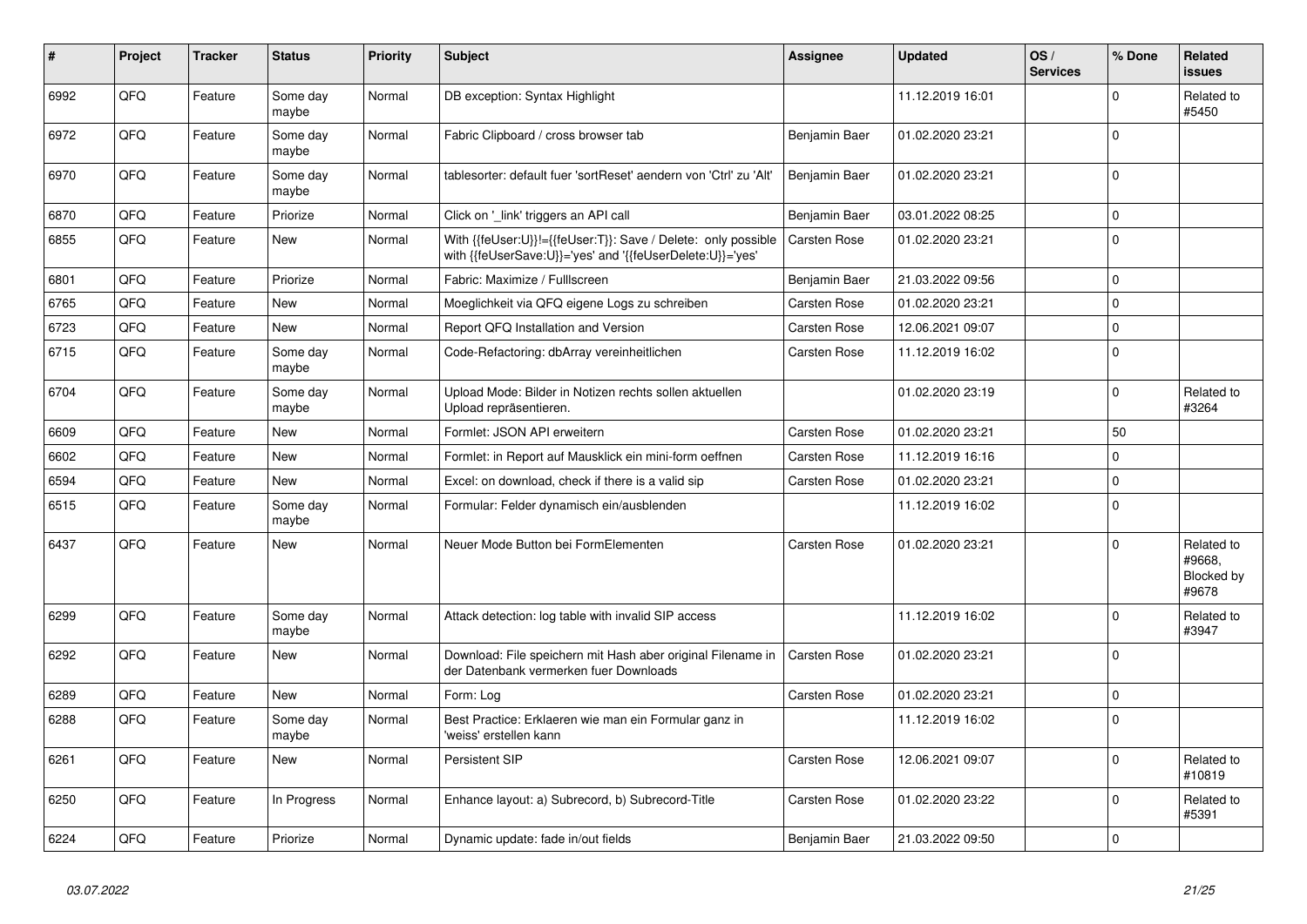| #    | Project | <b>Tracker</b> | <b>Status</b>     | <b>Priority</b> | <b>Subject</b>                                                                    | Assignee            | <b>Updated</b>   | OS/<br><b>Services</b> | % Done      | Related<br><b>issues</b>                    |
|------|---------|----------------|-------------------|-----------------|-----------------------------------------------------------------------------------|---------------------|------------------|------------------------|-------------|---------------------------------------------|
| 6084 | QFQ     | Feature        | Some day<br>maybe | Normal          | New escape type: 'D' - convert date                                               |                     | 01.02.2020 23:19 |                        | $\mathbf 0$ |                                             |
| 6083 | QFQ     | Feature        | Some day<br>maybe | Normal          | Dynamic Update: Value Check via SQL                                               |                     | 11.12.2019 16:02 |                        | $\mathbf 0$ |                                             |
| 5983 | QFQ     | Feature        | Some day<br>maybe | Normal          | Form Submit (save & update): normalize date/-time FE                              | Carsten Rose        | 01.02.2020 23:19 |                        | $\mathbf 0$ |                                             |
| 5942 | QFQ     | Feature        | Priorize          | Normal          | 'L' and 'type': append to links, generate via '_link' by using<br>'u:' .          | Carsten Rose        | 01.02.2020 10:13 |                        | $\mathbf 0$ |                                             |
| 5923 | QFQ     | Feature        | Some day<br>maybe | Normal          | fillStoreSystemBySqlLate                                                          |                     | 01.02.2020 23:19 |                        | $\mathbf 0$ |                                             |
| 5895 | QFQ     | Feature        | Some day<br>maybe | Normal          | Tutorial: List of all QFQ Features                                                |                     | 01.02.2020 23:19 |                        | $\mathbf 0$ |                                             |
| 5894 | QFQ     | Feature        | Feedback          | Normal          | Typeahead in Report: show/hide rows dynamically                                   | Carsten Rose        | 18.02.2022 08:50 |                        | $\Omega$    | Related to<br>#5893,<br>Related to<br>#5885 |
| 5893 | QFQ     | Feature        | Some day<br>maybe | Normal          | Edit on double-click                                                              |                     | 01.02.2020 23:19 |                        | $\mathbf 0$ | Related to<br>#5894                         |
| 5892 | QFQ     | Feature        | Some day<br>maybe | Normal          | QFQ should use T3 API to manipulate FE GROUP<br>membership                        |                     | 01.02.2020 23:20 |                        | $\mathbf 0$ |                                             |
| 5852 | QFQ     | Feature        | Some day<br>maybe | Normal          | Logging: mail.log / sql.log - im FE anzeigen und via AJAX<br>aktualisieren        | Carsten Rose        | 01.02.2020 23:19 |                        | $\mathbf 0$ | Related to<br>#5885                         |
| 5851 | QFQ     | Feature        | Some day<br>maybe | Normal          | Queue System implementieren: MQTT, RabbitMQ                                       |                     | 01.02.2020 23:20 |                        | $\mathbf 0$ | Related to<br>#5715                         |
| 5850 | QFQ     | Feature        | Some day<br>maybe | Normal          | Deployment: In QFQ Doc best practice fuer zeitgemaesses<br>Deployment beschreiben |                     | 01.02.2020 23:20 |                        | $\mathbf 0$ |                                             |
| 5805 | QFQ     | Feature        | Some day<br>maybe | Normal          | TypeAHead SQL value instead of key stored                                         |                     | 01.02.2020 23:19 |                        | $\mathbf 0$ | Related to<br>#5444                         |
| 5783 | QFQ     | Feature        | Some day<br>maybe | Normal          | <b>BPMN View/Edit</b>                                                             |                     | 11.12.2019 16:02 |                        | $\mathbf 0$ |                                             |
| 5782 | QFQ     | Feature        | New               | Normal          | NextCloud API                                                                     | Carsten Rose        | 01.02.2020 10:02 |                        | $\mathbf 0$ |                                             |
| 5695 | QFQ     | Feature        | In Progress       | Normal          | Multiform                                                                         | <b>Carsten Rose</b> | 02.01.2021 18:38 |                        | $\mathbf 0$ |                                             |
| 5665 | QFQ     | Feature        | Some day<br>maybe | Normal          | Versuch das '{{!' nicht mehr noetig ist.                                          | <b>Carsten Rose</b> | 01.02.2020 23:20 |                        | $\Omega$    | Related to<br>#7432,<br>Related to<br>#7434 |
| 5579 | QFQ     | Feature        | Some day<br>maybe | Normal          | Enhance Doc / Presentation: variable type 'link column type'                      | Carsten Rose        | 01.02.2020 23:19 |                        | $\mathbf 0$ |                                             |
| 5562 | QFQ     | Feature        | Priorize          | Normal          | Drag'n'Drop fuer Uploads                                                          | Benjamin Baer       | 21.03.2022 09:52 |                        | $\mathbf 0$ | Related to<br>#9706                         |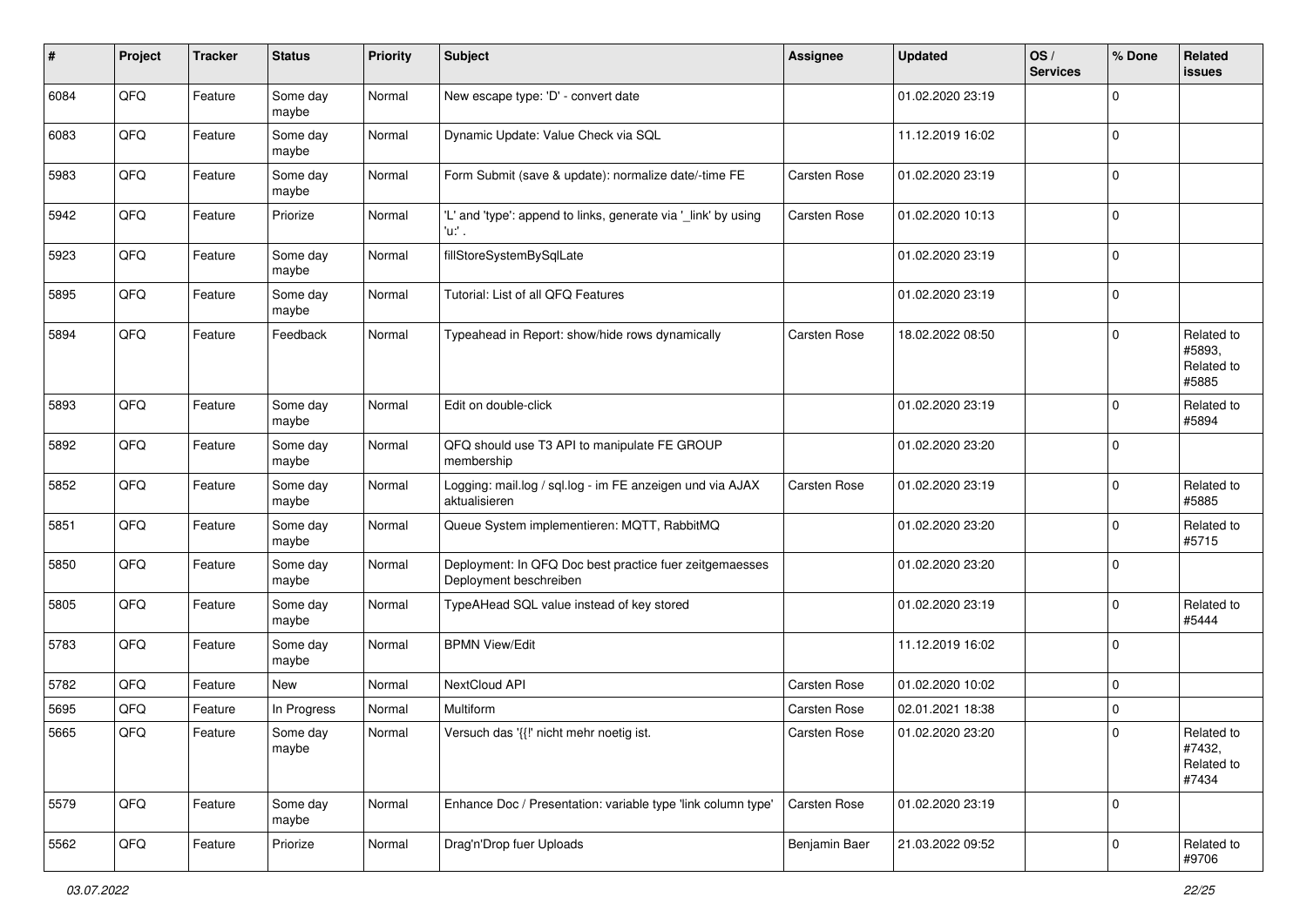| $\pmb{\sharp}$ | Project | <b>Tracker</b> | <b>Status</b>     | <b>Priority</b> | <b>Subject</b>                                                                                     | Assignee            | <b>Updated</b>   | OS/<br><b>Services</b> | % Done      | <b>Related</b><br>issues |
|----------------|---------|----------------|-------------------|-----------------|----------------------------------------------------------------------------------------------------|---------------------|------------------|------------------------|-------------|--------------------------|
| 5548           | QFQ     | Feature        | Some day<br>maybe | Normal          | 801 Textfiles/Scriptfiles als Thumbnail                                                            | <b>Carsten Rose</b> | 07.03.2022 16:26 |                        | $\Omega$    |                          |
| 5480           | QFQ     | Feature        | Some day<br>maybe | Normal          | QFQ: Dokumentation mit Screenshots versehen                                                        | <b>Carsten Rose</b> | 01.02.2020 23:20 |                        | $\mathbf 0$ | Related to<br>#9879      |
| 5455           | QFQ     | Feature        | Some day<br>maybe | Normal          | Mail Redirects grld abhaengig                                                                      |                     | 01.02.2020 23:20 |                        | $\mathbf 0$ |                          |
| 5452           | QFQ     | Feature        | Some day<br>maybe | Normal          | Thumbnails from PDF: bad quality                                                                   |                     | 01.02.2020 23:20 |                        | $\mathbf 0$ |                          |
| 5428           | QFQ     | Feature        | Some day<br>maybe | Normal          | secure thumbnail: late render on access.                                                           | <b>Carsten Rose</b> | 01.02.2020 23:20 |                        | $\mathbf 0$ |                          |
| 5389           | QFQ     | Feature        | Some day<br>maybe | Normal          | QFQ Design: Multline label / note                                                                  | Benjamin Baer       | 01.02.2020 23:19 |                        | $\mathbf 0$ |                          |
| 5366           | QFQ     | Feature        | Priorize          | Normal          | Saving with keyboard shortcuts                                                                     | Benjamin Baer       | 21.03.2022 09:47 |                        | $\mathbf 0$ |                          |
| 5345           | QFQ     | Feature        | New               | Normal          | Report: UPDATE / INSERT / DELETE statements should<br>trigger subqueries, depending on the result. | Carsten Rose        | 27.05.2020 16:11 |                        | $\mathbf 0$ |                          |
| 5342           | QFQ     | Feature        | Some day<br>maybe | Normal          | link - with HTML Attributes                                                                        |                     | 01.02.2020 23:20 |                        | $\mathbf 0$ | Related to<br>#14077     |
| 5160           | QFQ     | Feature        | Some day<br>maybe | Normal          | QFQ collaborative / together.js, ShareJS, y-js, collaborative,                                     |                     | 11.12.2019 16:02 |                        | $\Omega$    |                          |
| 5132           | QFQ     | Feature        | Some day<br>maybe | Normal          | Error Message sendmail missing attachment: more details                                            | Carsten Rose        | 01.02.2020 23:19 |                        | $\mathbf 0$ |                          |
| 5131           | QFQ     | Feature        | New               | Normal          | Activate Spin Gear ('wait/busy' indicator) via LINK attribute                                      | <b>Carsten Rose</b> | 01.02.2020 23:21 |                        | $\mathbf 0$ |                          |
| 5129           | QFQ     | Feature        | Some day<br>maybe | Normal          | Reports: SQL fuer x Achse und y Achse                                                              |                     | 11.12.2019 16:02 |                        | $\mathbf 0$ |                          |
| 5024           | QFQ     | Feature        | Some day<br>maybe | Normal          | Fabric: Generate PDF with edits                                                                    | Benjamin Baer       | 01.02.2020 23:20 |                        | $\mathbf 0$ | Related to<br>#10704     |
| 4974           | QFQ     | Feature        | Some day<br>maybe | Normal          | Long polling - inform all listening clients of changes                                             |                     | 11.12.2019 16:02 |                        | $\mathbf 0$ |                          |
| 4956           | QFQ     | Feature        | Some day<br>maybe | Normal          | Sendmail: Benutzerdefinierte Headers                                                               | Carsten Rose        | 11.12.2019 16:02 |                        | $\pmb{0}$   |                          |
| 4872           | QFQ     | Feature        | Some day<br>maybe | Normal          | Fields of Typo3 page available in STORE TYPO3                                                      | Carsten Rose        | 01.02.2020 23:19 |                        | $\Omega$    |                          |
| 4869           | QFQ     | Feature        | Some day<br>maybe | Normal          | Dynamic Update (show, hide, readonly?, required?) for<br><b>Template Group Elements</b>            | <b>Carsten Rose</b> | 01.02.2020 23:19 |                        | $\mathbf 0$ | Related to<br>#4865      |
| 4839           | QFQ     | Feature        | Some day<br>maybe | Normal          | qfq-handle in <head> Abschnitt</head>                                                              | Carsten Rose        | 11.12.2019 16:02 |                        | $\mathbf 0$ |                          |
| 4816           | QFQ     | Feature        | Some day<br>maybe | Normal          | Templates for QFQ Reports (Tables, Radios, )                                                       |                     | 01.02.2020 23:20 |                        | $\mathbf 0$ |                          |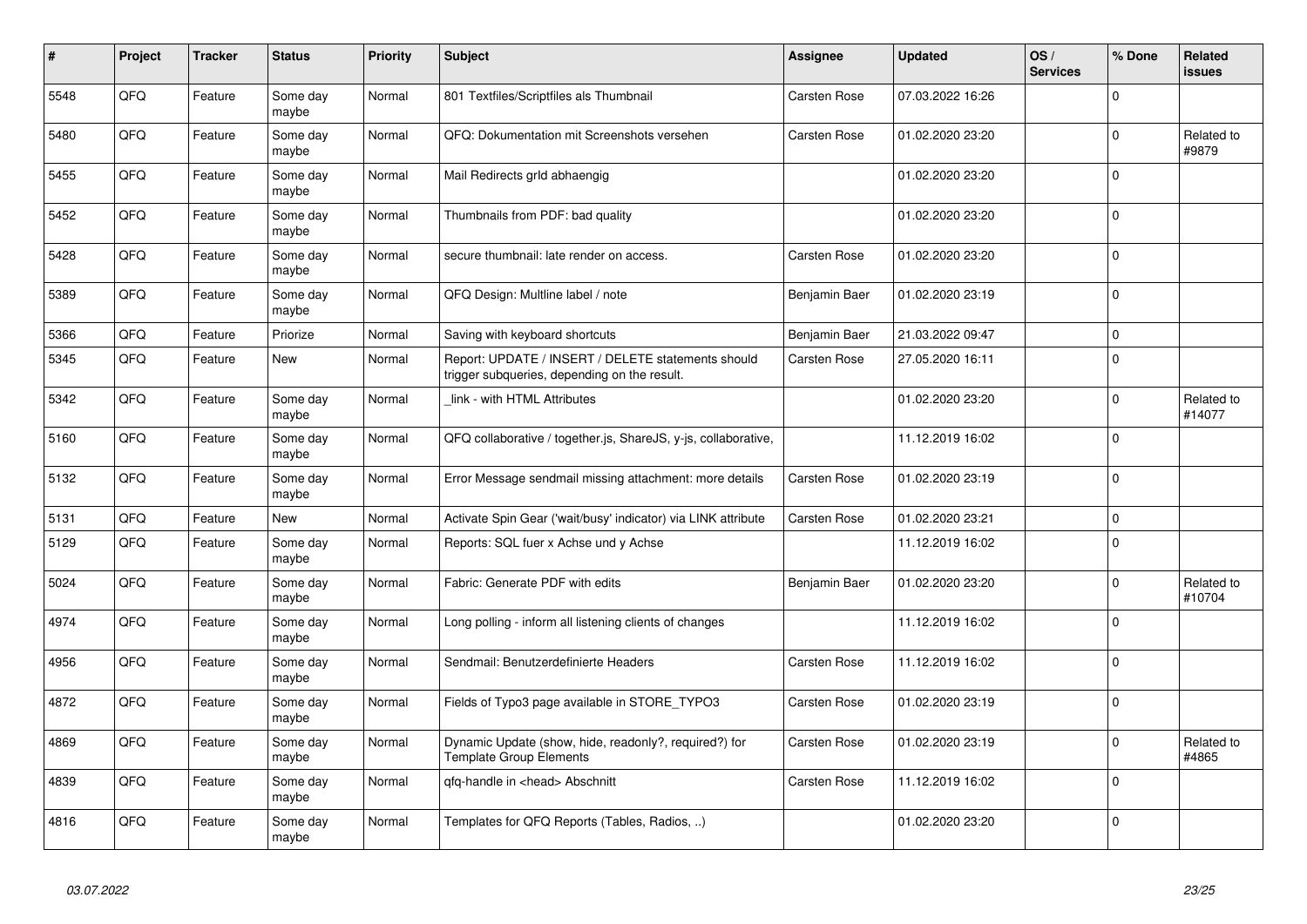| $\vert$ # | Project | <b>Tracker</b> | <b>Status</b>     | <b>Priority</b> | <b>Subject</b>                                                                                                                                                | <b>Assignee</b>     | <b>Updated</b>   | OS/<br><b>Services</b> | % Done       | Related<br><b>issues</b>                    |
|-----------|---------|----------------|-------------------|-----------------|---------------------------------------------------------------------------------------------------------------------------------------------------------------|---------------------|------------------|------------------------|--------------|---------------------------------------------|
| 4757      | QFQ     | Feature        | Some day<br>maybe | Normal          | Test subrecord: download links ok? Links ok?                                                                                                                  | Carsten Rose        | 01.02.2020 23:20 |                        | $\Omega$     |                                             |
| 4719      | QFQ     | Feature        | Some day<br>maybe | Normal          | Custom Message in Client in case of 'Browser tab close,<br>modification will be lost'                                                                         |                     | 01.02.2020 23:20 |                        | $\Omega$     |                                             |
| 4652      | QFQ     | Feature        | Some day<br>maybe | Normal          | UZH CD: Weiterleitung auf benutzerdefinierte 403/404 Seite                                                                                                    | <b>Carsten Rose</b> | 01.02.2020 23:20 |                        | $\mathbf 0$  |                                             |
| 4650      | QFQ     | Feature        | Some day<br>maybe | Normal          | Convert html to doc/rtf                                                                                                                                       | Carsten Rose        | 01.02.2020 23:20 |                        | $\mathbf{0}$ | Related to<br>#10704                        |
| 4640      | QFQ     | Feature        | Some day<br>maybe | Normal          | <b>Rename System Forms</b>                                                                                                                                    |                     | 01.02.2020 23:20 |                        | $\Omega$     |                                             |
| 4627      | QFQ     | Feature        | Some day<br>maybe | Normal          | dbupdate: all tables - check 'create', 'modified' if it is possible<br>to change to default 'CURRENT_TIMESTAMP' and modified<br>'ON UPDATE CURRENT TIMESTAMP' |                     | 01.02.2020 23:20 |                        | $\mathbf 0$  |                                             |
| 4626      | QFQ     | Feature        | Some day<br>maybe | Normal          | Mobile View: 'classBody=qfq-form-right' makes no sense                                                                                                        |                     | 01.02.2020 23:20 |                        | $\Omega$     |                                             |
| 4606      | QFQ     | Feature        | Some day<br>maybe | Normal          | link: qualifier to render bootstrap button                                                                                                                    | Carsten Rose        | 01.02.2020 23:19 |                        | $\mathbf 0$  |                                             |
| 4551      | QFQ     | Feature        | Some day<br>maybe | Normal          | Set 'pills' via dynamicUpdate to show/hide/disabled                                                                                                           |                     | 01.02.2020 23:20 |                        | $\mathbf 0$  | Related to<br>#3752                         |
| 4536      | QFQ     | Feature        | Some day<br>maybe | Normal          | FE upload: problem with delete if mutliple uploads an<br>FE.name="                                                                                            |                     | 01.02.2020 23:20 |                        | $\mathbf 0$  |                                             |
| 4446      | QFQ     | Feature        | Some day<br>maybe | Normal          | New FE get same feldContainerId as last modifed FE                                                                                                            |                     | 01.02.2020 23:20 |                        | $\mathbf 0$  |                                             |
| 4445      | QFQ     | Feature        | Some day<br>maybe | Normal          | template group: Option to simulate fieldset                                                                                                                   |                     | 28.06.2021 14:11 |                        | $\Omega$     |                                             |
| 4444      | QFQ     | Feature        | Some day<br>maybe | Normal          | FE.type=upload: detect mime type                                                                                                                              |                     | 11.12.2019 16:02 |                        | $\mathbf 0$  | Related to<br>#4303                         |
| 4443      | QFQ     | Feature        | Some day<br>maybe | Normal          | Form: multiple secondary tables                                                                                                                               |                     | 01.02.2020 23:20 |                        | $\Omega$     |                                             |
| 4442      | QFQ     | Feature        | Some day<br>maybe | Normal          | Special Column Name: _link - new symbol G (Glyph) to<br>choose any available symbol                                                                           |                     | 11.12.2019 16:02 |                        | $\mathbf 0$  |                                             |
| 4440      | QFQ     | Feature        | Some day<br>maybe | Normal          | Manual.rst: explain how to. expand PHP Session to 4h                                                                                                          |                     | 11.12.2019 16:02 |                        | $\Omega$     |                                             |
| 4439      | QFQ     | Feature        | Some day<br>maybe | Normal          | Log: report all actions fired by an FE Element, incl. the<br>original directive (slaveld, sqllnsert, )                                                        |                     | 01.02.2020 23:20 |                        | $\Omega$     | Related to<br>#4432.<br>Related to<br>#5458 |
| 4435      | QFQ     | Feature        | Some day<br>maybe | Normal          | Report: striptags - specify allowed tags                                                                                                                      |                     | 01.02.2020 23:20 |                        | $\Omega$     |                                             |